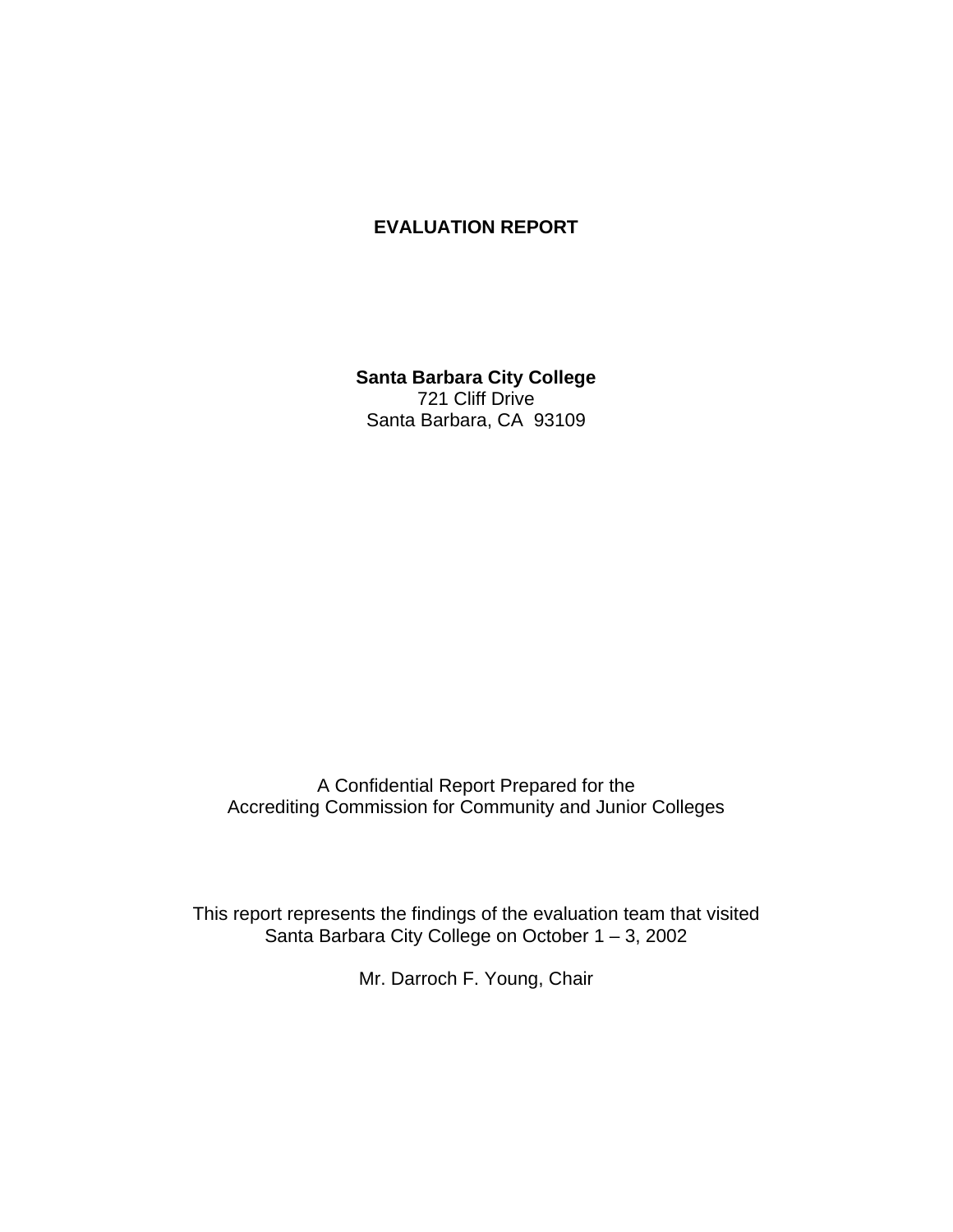#### **Santa Barbara City College**

#### **Tuesday October 1-Thursday October 3, 2002**

### **Comprehensive Visit Team Roster**

Mr. Darroch Young **(CHAIR)** President Los Angeles Pierce College 6201 Winnetka Avenue Woodland Hills CA 91371 e-mail: youngdf@pierce.laccd.edu Telephone: 818-719-6408 FAX: 818-716-9258

Dr. Robert Barr Executive Director, Institutional Research Foothill DeAnza CCD 12345 El Monte Road Los Altos Hills CA 94022 e-mail: barrbob@fhda.edu Telephone: 650-949-6178 FAX: 650-941-1638

Mr. Anthony Cantu Dean of Instruction Fresno City College 1101 E. University Avenue Fresno CA 93741 e-mail: tony.cantu@scccd.com Telephone: 559-442-8266 FAX: 559-485-3367

Dr. Jane Faulkner Director, Public Information Mt. San Antonio College 1100 N. Grand Avenue Walnut CA 91789 e-mail: jfaulkne@mtsac.edu Telephone: 909-594-5611 X4250 FAX: 909-598-2303

Dr. Joy McCaslin **(ASSISTANT)** Vice President, Student Services Los Angeles Pierce College 6201 Winnetka Ave Woodland Hills CA 91371 e-mail: mccaslin@pierce.laccd.edu Telephone: 818-719-6418 FAX: 818-703-6843

Dr. Kathleen Flynn Professor of Credit ESL Glendale Community College 1500 North Verdugo Road Glendale CA 91208-2894 e-mail: kflynn@glendale.edu Telephone: 818-240-1000 x3045 FAX: 818-545-8677

Dr. George Mozes Director, Library & Educational Television Palomar College 1140 West Mission Road San Marcos CA 92069-1487 e-mail: gmozes@palomar.edu Telephone: 760-744-1150 x2848 FAX: 760-761-3500

Mr. Daniel Petersen English Instructor Hartnell College 156 Homestead Avenue Salinas CA 93901 e-mail: dpetersen@jafar.hartnell.cc.ca.us Telephone: 831-755-6953 FAX: 831-755-6751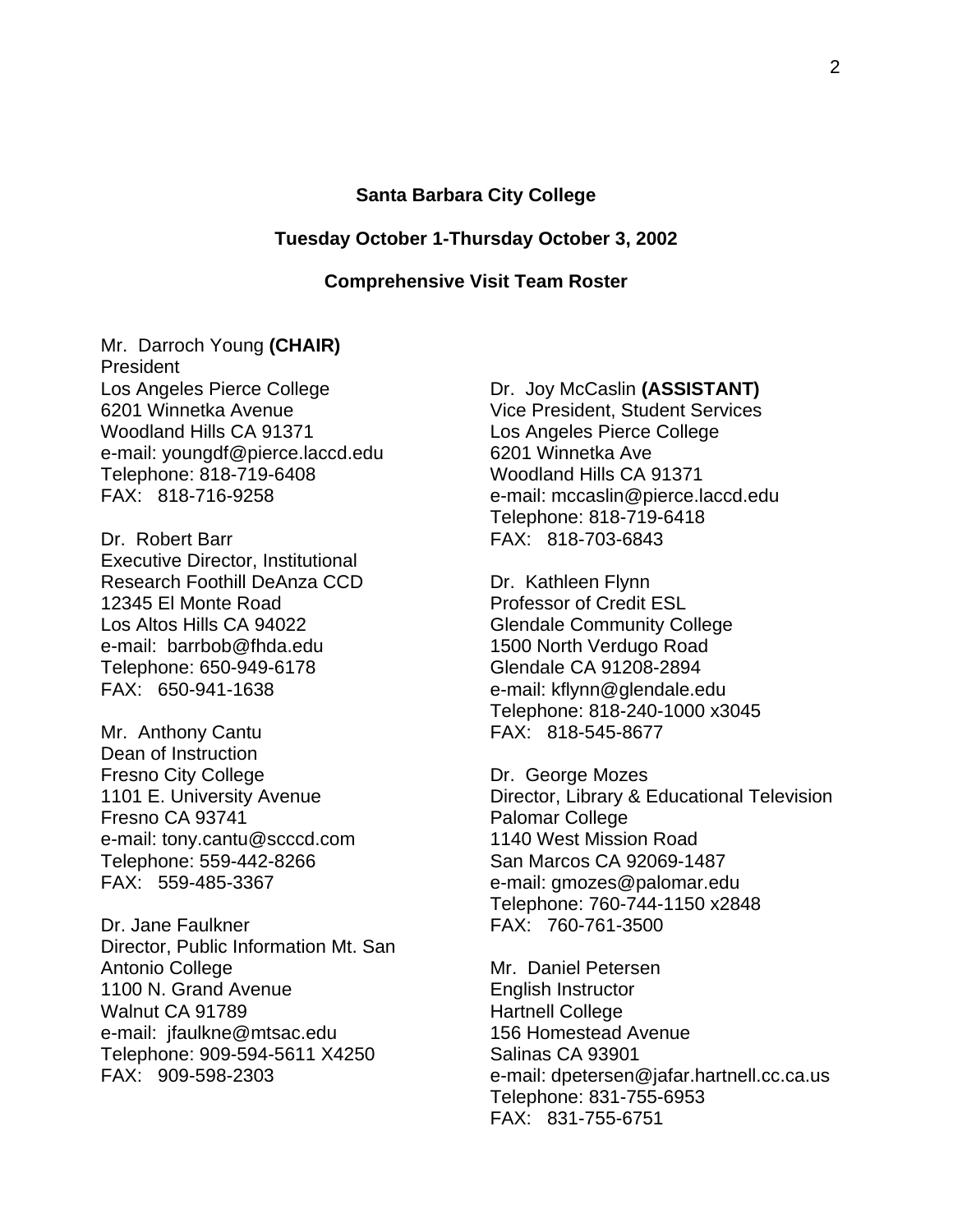Santa Barbara City College Comprehensive Visit Roster Page Two

Ms. Ann Kinningham Director of Administrative Services Kapiolani Community College 4303 Diamond Head Road Honolulu HI 96816 e-mail: annkinn@hawaii.edu Telephone: 808 -734 -9162 FAX: 808 -734 -9571

Ms. Joyce Ricci VP of Student Services Los Angeles Harbor College 1111 Figueroa Place Wilmington CA 90744 -2397 e -mail: riccij@lahc.cc.ca.us Telephone: 310 -522 -8240 FAX: 310 -834 -1882

Ms. Patricia Sandoval Professor, Psychology Antelope Valley College 3041 West Avenue K Lancaster CA 93536 -5426 e -mail: psandoval@avc.edu Telephone: 661 -722 -6300 FAX: 661 -943 -5573

Dr. Evelyn Wesley **President** Merritt College 12500 Campus Drive Oakland CA 94619 e-mail: ewesley@peralta.cc.ca.us Telephone: 510 -436 -2501 FAX: 510-436-2514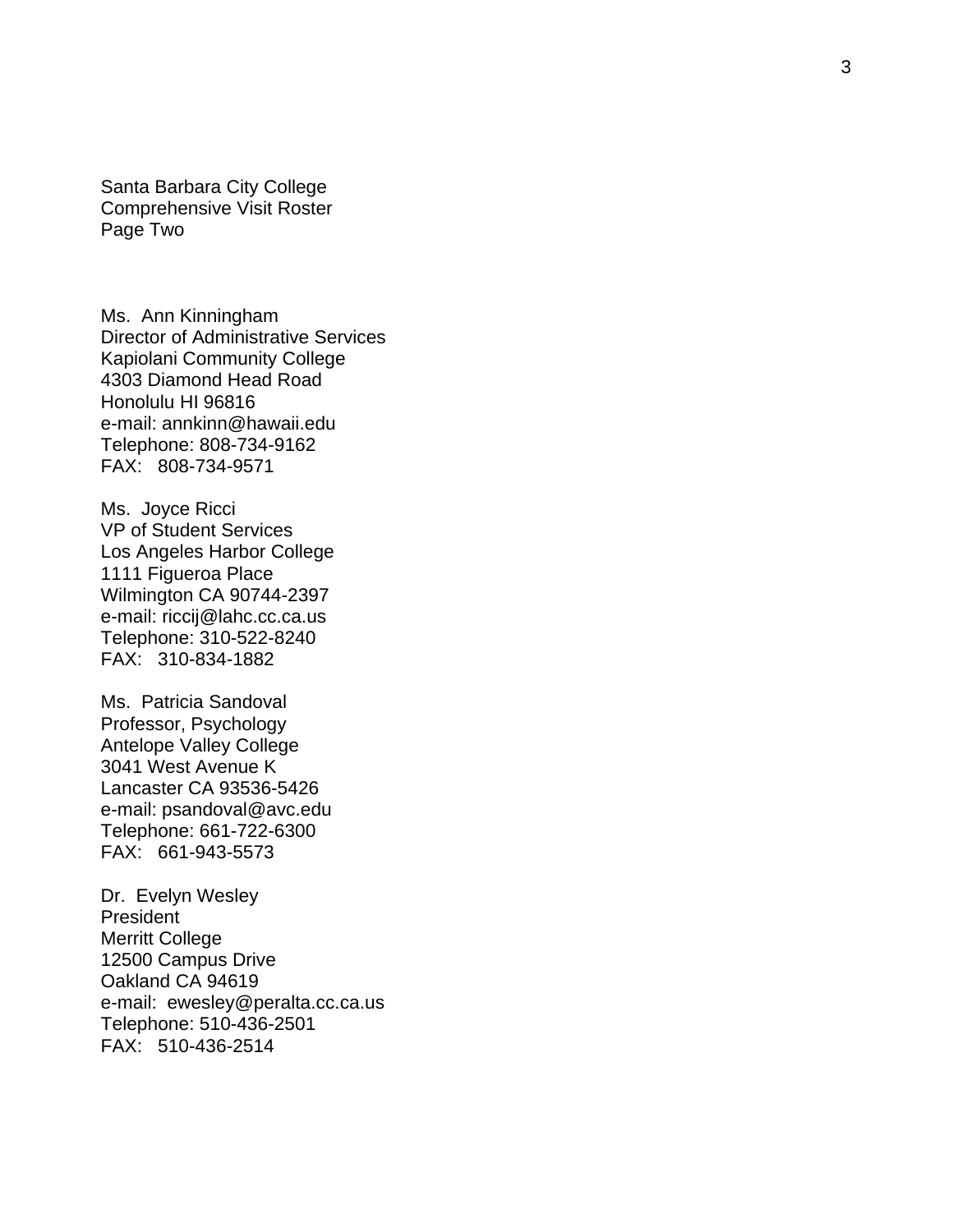# **SUMMARY AND INTRODUCTION**

On October 1 - 3, 2002, a twelve-member team visited Santa Barbara City College in response to the College's application for reaffirmation of accreditation. The last team visit was in 1996 and following that visit the Accrediting Commission for Community and Junior Colleges reaffirmed the accreditation of the institution.

In the preparation of the current self-study report, as in 1996, the College used an experimental self-study methodology. While both processes were experimental, they were significantly different in substance and nature. In 1996 the approach centered on Project Redesign (a locally themed reengineering effort). In the current process, the College focused on an institutional effort to be a Model Community College. Within the Model Community College approach, the College used a planning methodology which identified nine forces for change on an established institution. Then, through the use of an institutional data base and the corresponding analysis, the College developed an 80 objective plan for the years 2002-05. The plan was supported by a set of institutional effectiveness measures which will be used by the College to monitor institutional progress on the attainment of the 80 objectives within the College Plan.

Experimental self-studies are challenging for both the institution and the visiting team. As a result, a significant part of the team chair's time prior to the visit was devoted to clarifying the intent and purpose of the experiment along with clarifying the expectations of the Commission in terms of defining the visiting team's assigned task. What added additional confusion to the situation was that in between the Commission approval of the self-study and the team's visit there was a change in both the Executive Director of the Commission and the President of the College.

Eventually, a collaborative effort and discussion between the team chair, the former and current Executive Director, as well as the former and current President of the College, clarified the expectations for all parties. It was clear that the College's intent for the experiment was to have their institution, based on its history of compliance with accreditation standards, achieve an outcome that would provide greater benefit to the College and push the institution to a higher level of achievement – a noble goal. Nevertheless, the self-study product (as agreed to by the Commission) did not contain the usual analysis of institutional conformity to the accreditation standards and accordingly increased the workload for the team. The College met or exceeded all of the terms of the experimental self-study – it was just left to the visiting team to fill in the gaps.

In an effort to bridge the aforementioned gaps and to improve team understanding of the experiment, the College President, Executive Vice President and Accreditation Liaison Officer joined the team for a portion of the team meeting on Monday afternoon. This discussion, along with a number of supplementary materials provided by the College, allowed the team to arrive at the College on Tuesday morning with a clear understanding and expectation of how to complete its task within the experimental self-study framework.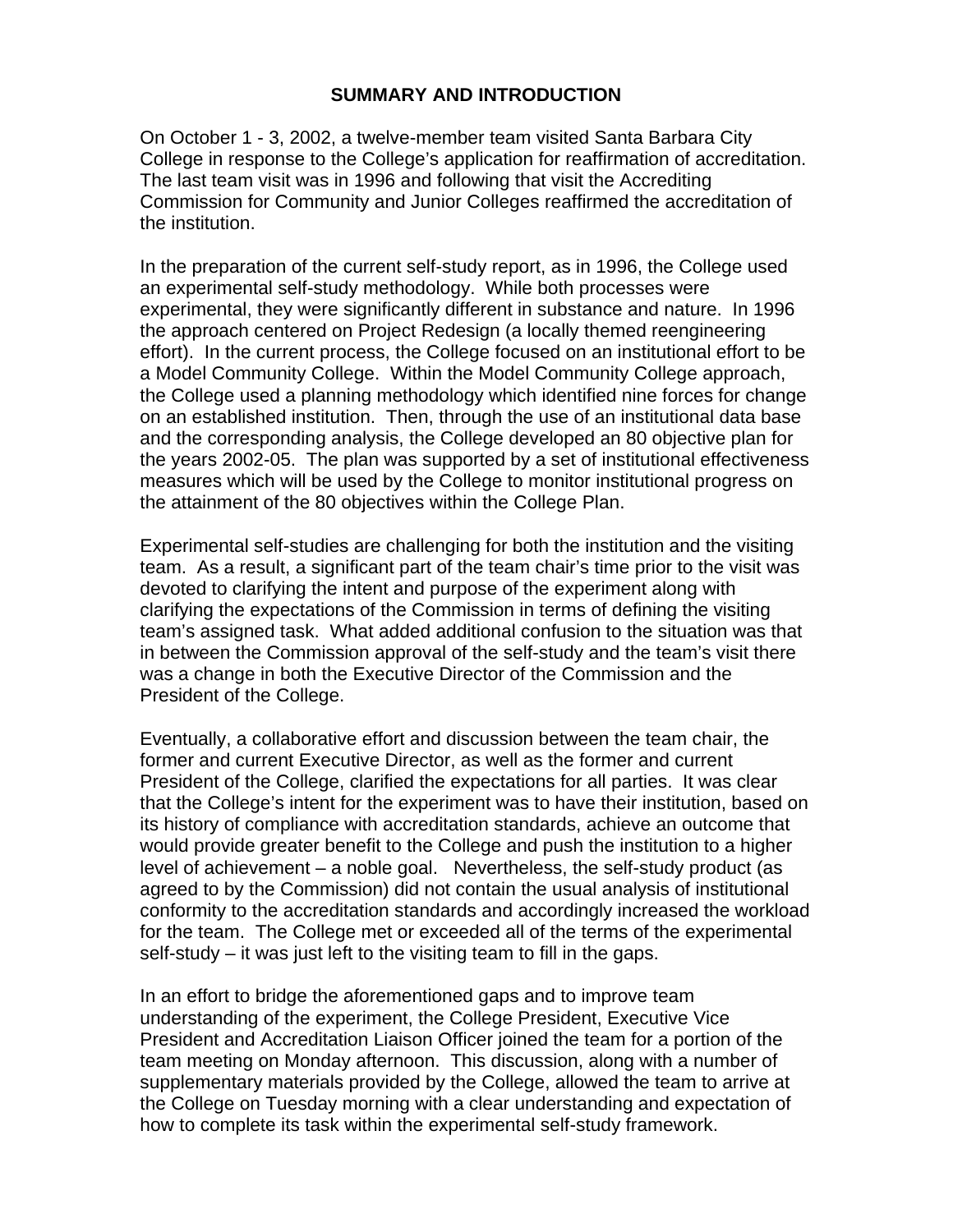# **Experimental Self-Study Report**

The experimental self-study and the adoption of the Model Community College planning framework was clearly a successful venture for the College. The process produced an outcome of far greater institutional value than would have resulted from a typical self-study process. Certainly for Santa Barbara City College, at this point in its institutional evolution, the experimental self-study was the correct approach.

From a visiting team's perspective, the self-study report could have included some additional elements that would have aided the team's performance of its responsibility. As mentioned earlier, it would have been particularly helpful if the section entitled "Verification that the Ten Standards are Being Met or Exceeded" had included some analysis to demonstrate the basis for the declarative statements. The College had, in fact, performed the analysis but it had to be validated by the team during the visit. It would also have been helpful if the typical section of descriptive background (demographics, size, organization charts, etc.) had been included in the self-study report since the team did not arrive with a level of familiarity with Santa Barbara City College. Finally, the College did not include in their self-study a report demonstrating that they continue to meet the "Eligibility Requirements for Accreditation". The institution believes it met all of the conditions required for the experimental self-study and, according to the documentation, that appears to be accurate. However, in future experiments, it would be useful to all parties if the Commission would provide a much more detailed prescription for the self-study report so that the spirit of the experiment is maintained while making it easier to validate conformity with the standards.

### **Commendations**

Santa Barbara City College is clearly one of the exceptional colleges within the California Community College system. While no visitor can ignore its magnificent site overlooking the Santa Barbara Yacht Harbor, the Santa Barbara coastline, and the Pacific Ocean, it is the people and programs of the College that makes it a quality institution. Accordingly, the team found numerous aspects of Santa Barbara City College that merited commendation.

The team commends:

- 1. the College's effort to build diversity in all its forms within the student population;
- 2. the College for establishing extensive, evidence-based, and deeply reflective institutional planning processes. It is clear that the College thoughtfully plans for planning and that a culture of planning and a culture of evidence are thoroughly embedded in the institution. The team was impressed with the high level of comfort on the part of program leaders and staff members with quantitative effectiveness indicators and their lack of defensiveness even when faced with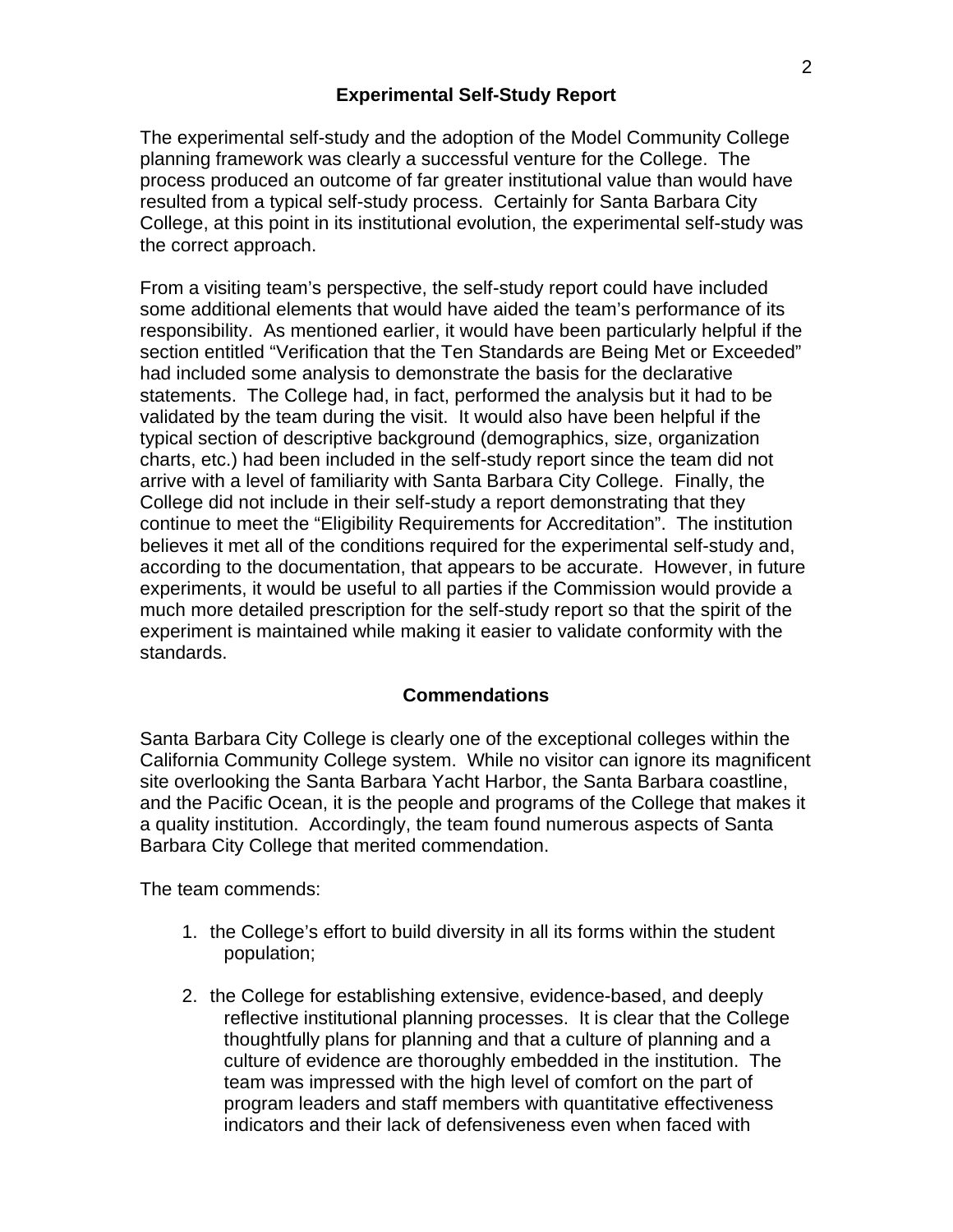negative trends. Such trends are simply taken as challenges to find yet another strategy to improve performance;

- 3. the College for substantially increasing its capacity for institutional research, evaluation, and decision support by creating the office of Institutional Assessment, Research, and Planning and staffing it with a highly qualified director and a professional analyst. This action has greatly increased support for evidence-based planning and decisionmaking;
- 4. the College's commitment to aiding faculty in the development of on-line courses and the institutional support for those classes while they are being offered;
- 5. the College on its widespread focus on good teaching. Multiple resources are available to teachers, and all levels of the College encourage student-centered good practices. Collegial ventures contribute to a culture of caring about students and about teaching as a craft;
- 6. the College's Continuing Education Program for its large and varied offering and the enormous support engendered for the program from the community;
- 7. the College's focus on students and the delivery of student services by a very caring student services staff;
- 8. the College's efforts to achieve a positive integration of Instruction and Student Services through a reorganization that enhanced the institutional role of student services;
- 9. the College's focus on technology which permeates the entire educational program. Also, the College's long-term commitment to the role of technology in instruction through a planned and budgeted replacement process for obsolete technology;
- 10.the College's efforts in staff development to provide training to support the infusion of technology but also professional faculty development in general through the creation of cross-functional teams and financial support for staff development participants;
- 11.the College's aesthetically pleasing physical environment. It is not only attractive and well maintained, but it is constructed to facilitate student interaction and learning;
- 12.the College for creating a culture committed to solving problems with a focus on student success;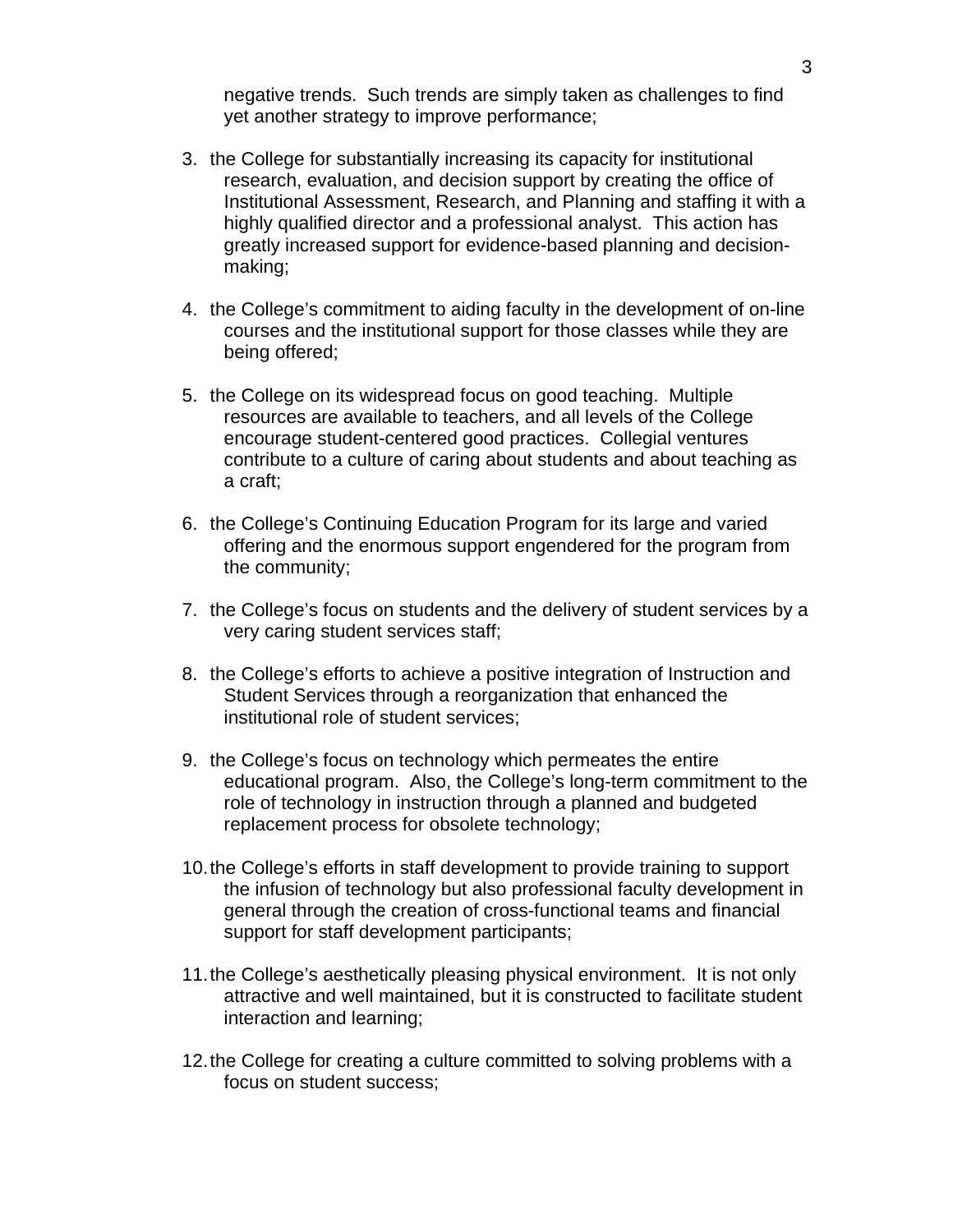- 13.the College's Foundation for the magnitude of its fundraising success and the use of those funds to enhance the educational program of the College;
- 14.the College's governance relationship between the faculty and the administration. Within this relationship the College appears to be operating in an exemplary manner of collegial collaborations.

# **Recommendations**

Even though Santa Barbara City College is an exemplary institution, the team did identify five recommendations for improvement. Those recommendations are as follows.

- 1. In order to increase effectiveness, the team recommends that the College extend its efforts to more effectively involve classified employees within the collaborative decision-making process through means such as offering training for participants, building internal communication systems for classified representatives, and providing institutional support of classified involvements. (Standard 10.B.9).
- 2. In order to meet the required standards, the team recommends that the Board of Trustees adopt a formal process of self-evaluation to assess the Board's performance, leadership and interaction with the College governance process. (Standard 10.A.5).
- 3. While the team recognizes that the College is currently conducting assessments of past and future Oracle implementations, the team also recognizes the institutional importance of bringing closure to this process. Since there have been significant postponements in the Oracle Student System implementation due to Oracle's delays in delivering the product, and since there are some institutional concerns about the work products delivered by the implemented Oracle Financial Management System, in order to increase effectiveness the team recommends that the College find a means to make the desired implementation a reality within reasonable time frames or find alternative solutions. (Standards 5.6, 9.B.1).
- 4. In order to increase effectiveness, the team recommends that classified employees and their supervisors receive training in the policies, procedures, and criteria for classified staff evaluation so that classified evaluations are conducted in a more systematic and timely manner. (Standard 7.B.1).
- 5. In order to increase effectiveness, the team recommends that the Continuing Education Division implement program review on a regular, timely basis for all programs. (Standards 3.A.4, 4.D.1, 4.D.6).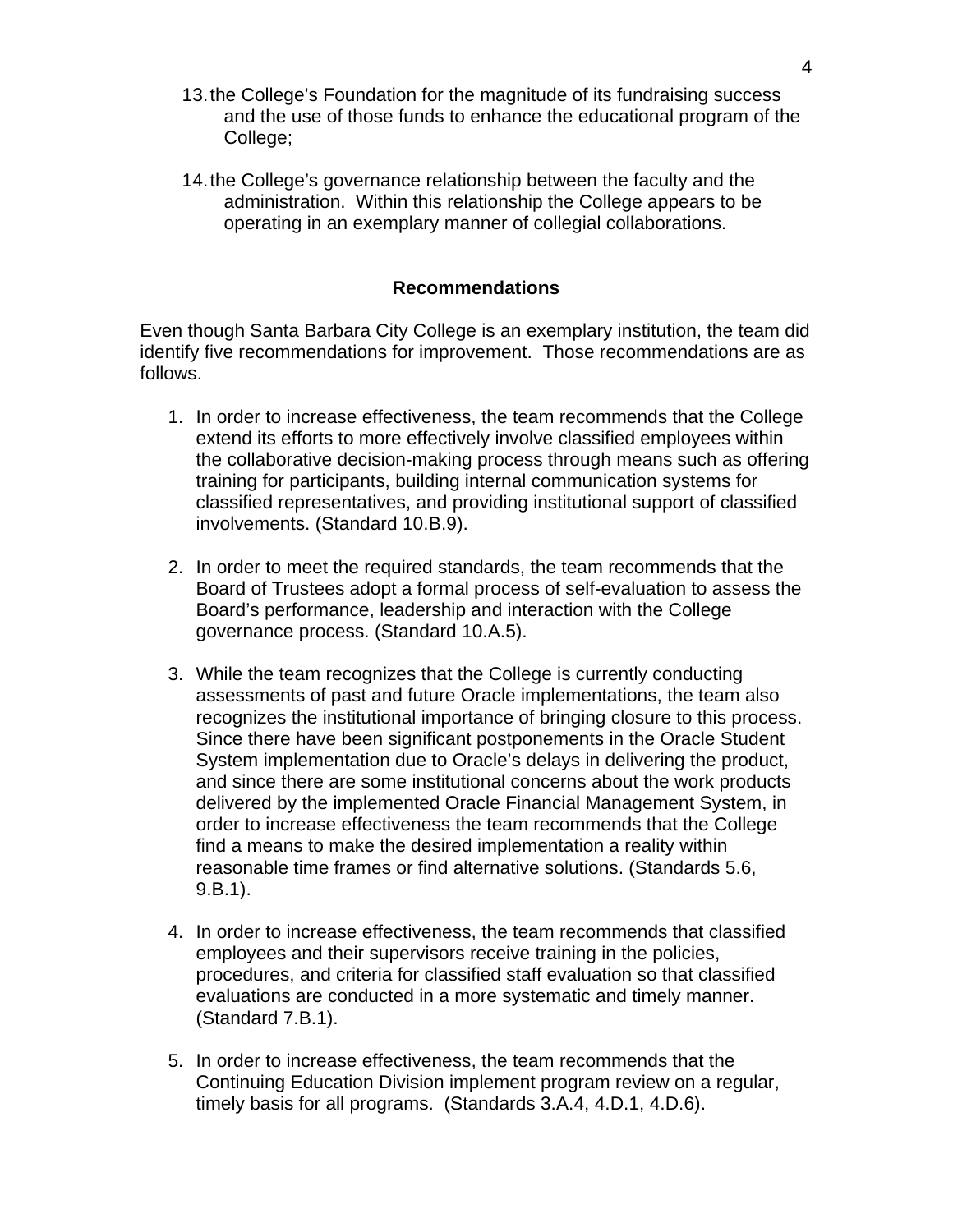As noted earlier in the commendations, Santa Barbara City College has a culture of working to solve problems and to continually improve as an educational institution. Accordingly, the team is confident that the College will incorporate these recommendations into their plans and actions so that a quality institution becomes even better.

10/8/02 tj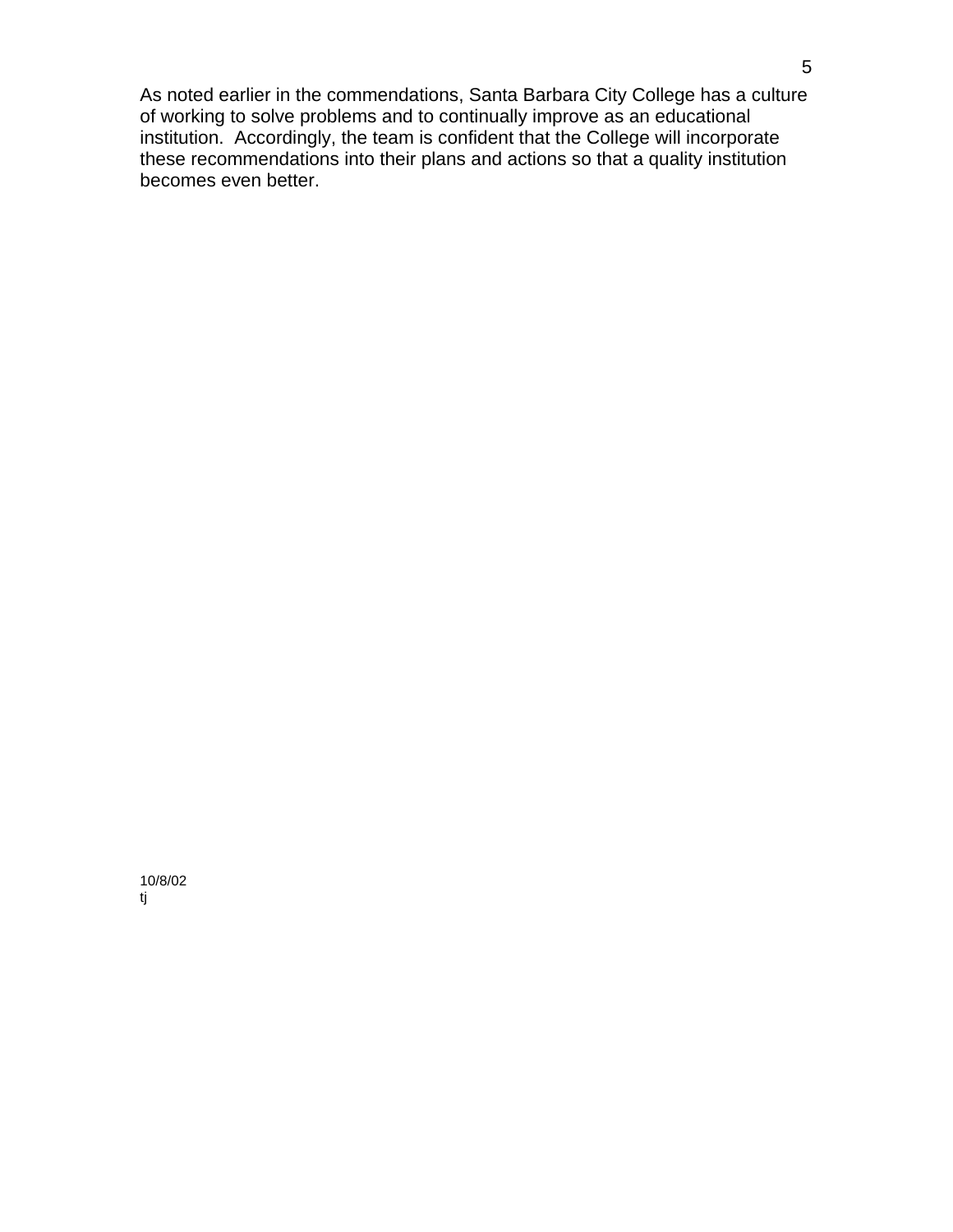# **STANDARD 1 INSTITUTIONAL MISSION**

### **Response to Previous Recommendations**

The previous team made no recommendation for this standard.

#### **Observations**

The College's mission statement is reflected in several documents utilized in institutional planning. The mission statement is clearly found in the college catalog, Institutional Effectiveness Annual Report for both 2000-2001 and 2001- 2002, and the College Plan 2002-2005. The vision and mission statements reflect the College's commitment to being a model community college for the 21<sup>st</sup> century. The mission also reflects four core values that assist in the institutional decision-making process for the College. These core values highlight the College's guiding principles, which reinforce their commitment of providing the best educational experience for all students. The Board of Trustees reviewed and adopted a revised vision and mission statement at their May 24, 2001 board meeting.

The College Plan highlights 17 goals for the College; within several of these goals the mission, values and guiding principles are incorporated into objectives. The College Plan's preamble and vision statements refer to the College mission and reiterate the commitment to transfer, occupational competencies, academic skills, economic and workforce development, and continuing (adult) education. The mission statement also suggests that the College has embraced the notion that a model community college must undertake change while pursuing its fundamental purposes. The College Plan states: "Santa Barbara City College will achieve its goal of becoming a model community college by capitalizing on the strengths of its culture and values and its mission by becoming a fully technologically enabled institution".

Interviews with board members, administrators and faculty indicate that the mission and core values are reviewed every three years. Those interviewed state that the College uses the mission statement to guide the College. The College Planning Council is responsible for making any changes or revisions by utilizing the governance process of the College, ensuring campus-wide input.

### **Conclusions**

Overall, the College has met the four objectives for Standard 1. The College utilizes the College Planning Council for campus-wide input on the mission and core values.

#### **Recommendations**

The team makes no recommendations for this standard.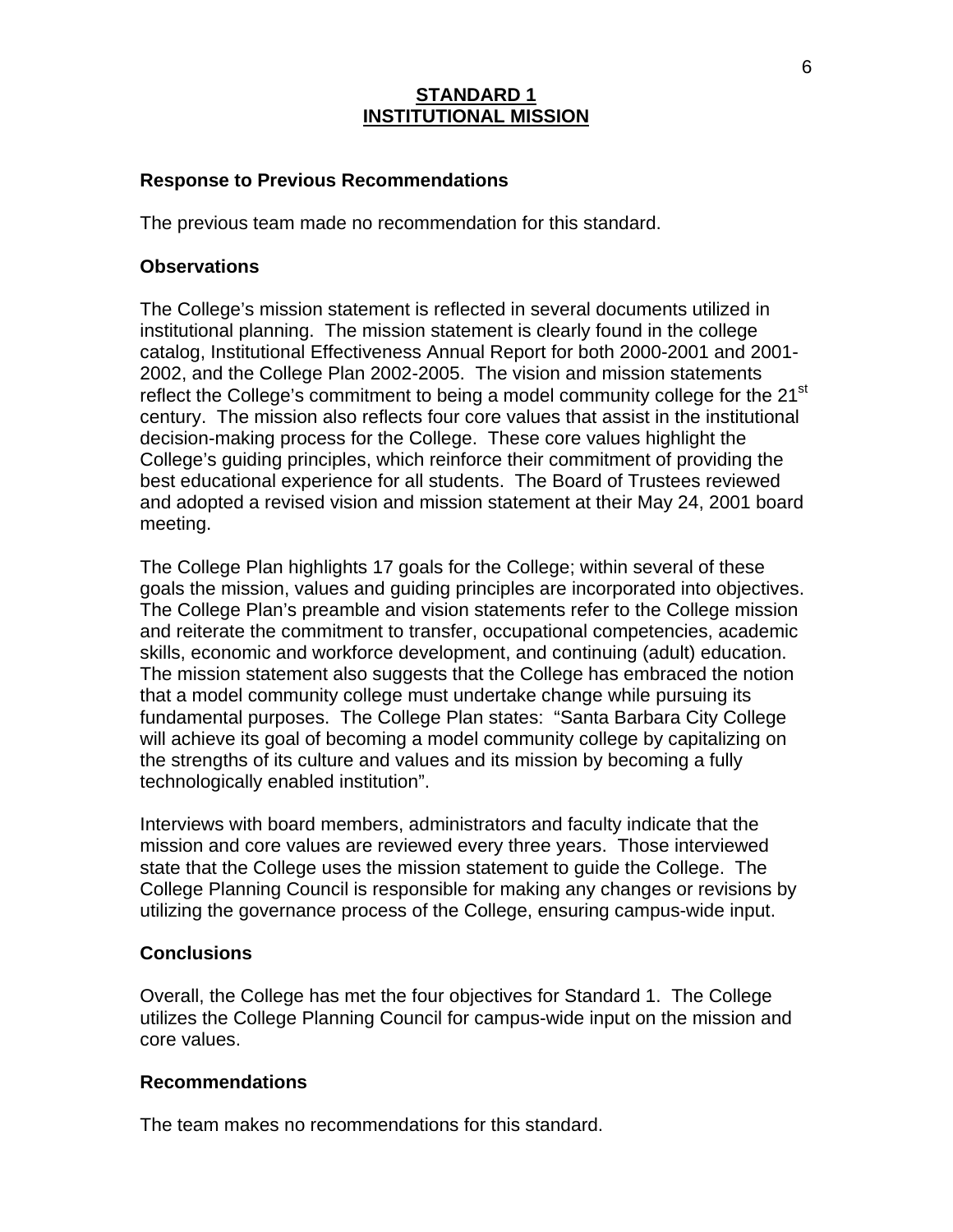## **STANDARD 2 INSTITUTIONAL INTEGRITY**

### **Response to Previous Recommendations**

The previous team made no recommendation for this standard.

### **Observations**

Santa Barbara City College represents itself clearly and accurately in its catalogs and other publications as well as in electronic formats. Since its last accreditation visit, Santa Barbara City College has made a concerted effort to make more forms and documents available in Spanish. The student portal is also bilingual. The instructions for setting up an account on the student portal are presented in both English and Spanish. The Spanish is clear and the instructions seem to parallel those printed in English. The "look" of the entrance to the student portal is the same for both language groups.

Statements regarding academic freedom as well as the commitment to the free pursuit and dissemination of knowledge are available in several documents, notably the Faculty Handbook which includes standards for both full-time and adjunct faculty. The Faculty Handbook makes it clear that faculty have the responsibility to present information to students in a manner that is both fair and objective. Faculty are respectful of students and staff who may have opposing views.

Policies relating to academic honesty are clearly spelled out in the Faculty Handbook, the catalog, the schedule of classes, and in several of the documents made available through the Counseling Department. The sanctions for both first and multiple offenses are defined as well.

Santa Barbara City College has made an effort to reach out to under-represented students of ethnic, economic, age and gender-related economic diversity. A Marketing/Access Cross-Functional Team has been created to address the recruitment and service needs of the local community as well as those of potential out-of-area students. The College has worked to increase by at least one percent each year the number of economically disadvantaged students who receive financial aid as well as EOPS/CARE counseling.

Santa Barbara City College has a dual enrollment program with high schools in both the Santa Barbara and Carpinteria high school districts. The enrollment of students from these high schools taking SBCC classes reflects the ethnic makeup of the community and will assist these students in earning units towards a college degree.

Non-native speakers of English are given the opportunity to take the Credit ESL Assessment Test on the non-credit campus. As a result of this practice, noncredit ESL students no longer have to arrange to take an afternoon off from work or arrange for childcare in order to take this test. The Credit ESL Assessment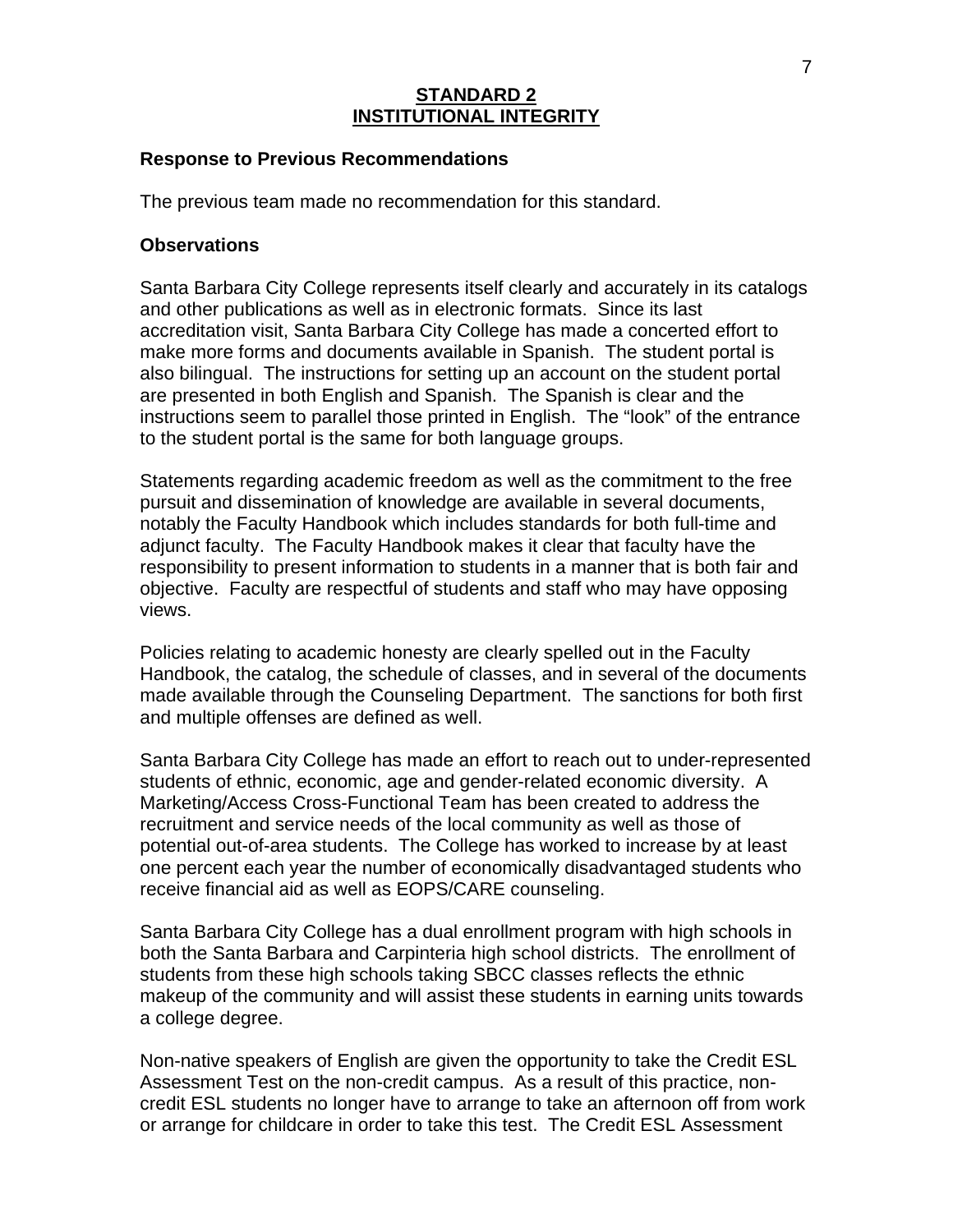Test is a required step in the movement from non-credit to credit courses and to matriculation into the College's degree programs. This practice has opened the doors to a broader range of students. It has increased the economic and ethnic diversity of the students in the Credit ESL classes on campus and has made for a more interesting level of discussion as students who have to work mix with F-1 visa students who are in the U.S. to study.

Santa Barbara City College demonstrates honesty and integrity in its athletic programs. Issues of recruiting and academic performance of athletes are handled well. The College was in discussion to reestablish a program that could offer services to athletes in need of drug and alcohol counseling as well as similar services for the College community at large.

Santa Barbara City College has a number of committees that look at policies and practices and examine them in light of current practice. The Academic Senate has revised its own documents recently.

The Marketing Director updates both the print and the audio material that is used to advertise Santa Barbara City College. She brings new material before the Enrollment Management Marketing Campaign Team and shares the flowchart for increasing enrollment as well as the wording that will be used in print and audio materials. The Public Information Officer utilizes a strategy to disseminate college information to the local community. This information is reviewed and evaluated by several committees before it is sent for press release.

#### **Conclusions**

The team validates the self-study findings that this standard has been met. The marketing documents are consistent in their design and in the message about the College that is presented to the community. An effort has been made to prepare college marketing materials in both English and Spanish, and a portion of this material is available on the Internet via the student portal. The College has increased its efforts to reach out to an increasingly more diverse student population. This diversity is ethnic, economic, and age and gender-related. Programs are in place to support minority students who may need additional tutoring and financial assistance.

### **Recommendation**

The team makes no recommendation for this standard.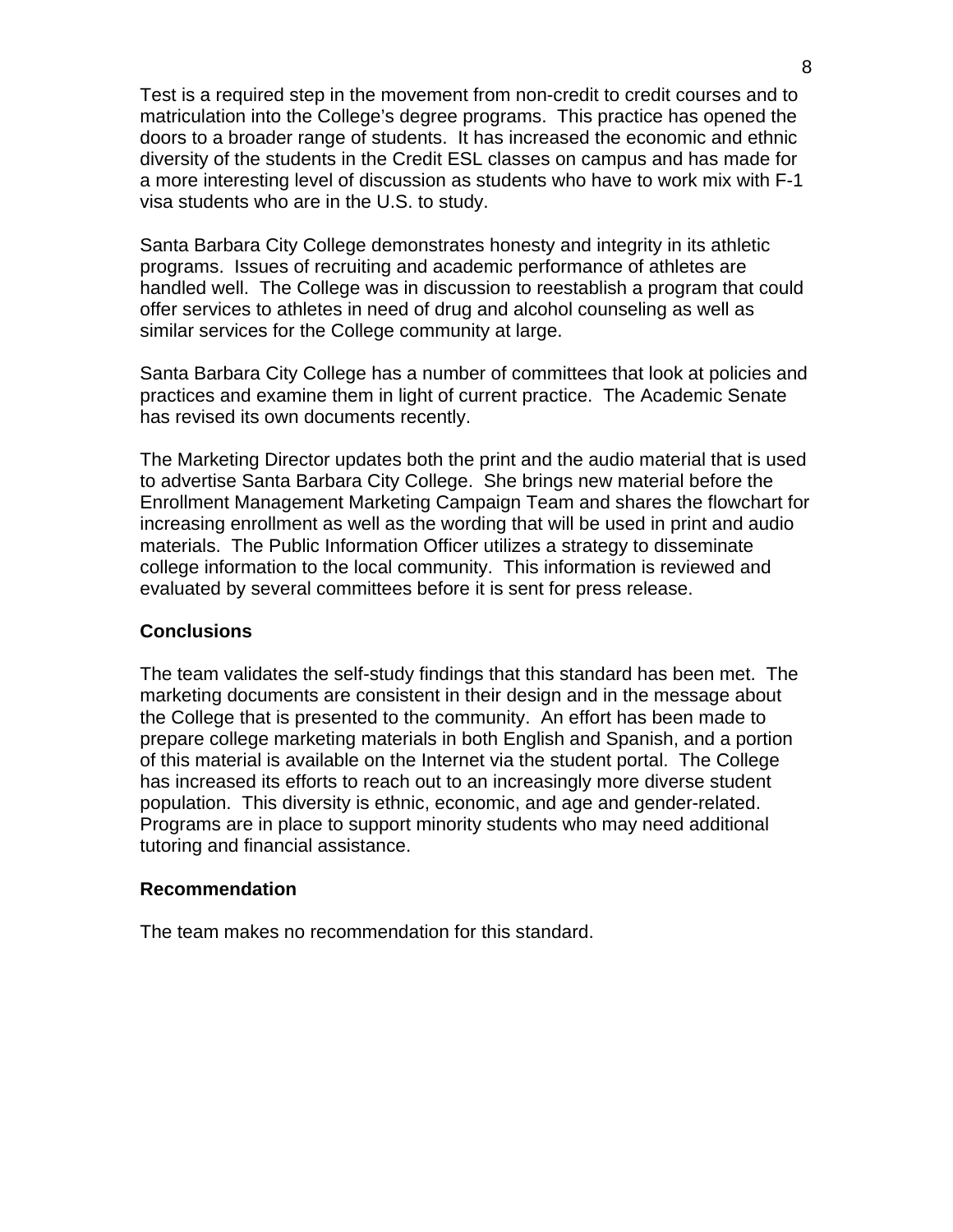### **STANDARD 3 INSTITUTIONAL EFFECTIVENESS**

#### **Response to Previous Recommendations**

*Past Recommendation: It is suggested that the College continue and intensify its efforts to develop and implement a responsive and integrated database and information system to support its planning and decision making processes.*

The previous visiting team suggested that Santa Barbara City College implement an integrated database and information system. The current visiting team was able to verify that the College has made very substantial progress toward achieving this goal, though it has encountered some significant difficulties along the way. The College decided to develop and implement an integrated ERP (Enterprise Resource Planning) system in partnership with Oracle. In July 1998 it implemented the first of three major components, the Oracle Financial Management System. In November 2001 Santa Barbara City College completed implementation of the second component, the Oracle Human Resources System. Interviews revealed that while the College is pleased with the human resources system, new leadership in Business Services has serious concerns about the functionality of the financial system. In addition, there have been substantial delays in the implementation of the Oracle Student System. The delays have been caused by Oracle's inability to deliver this entirely new component according to their promised schedule. The delays in the Oracle Student System implementation have in turn delayed the implementation of several other key student services applications such as web-based registration processes. However, Santa Barbara City College is currently creating a process to resolve the commitment to an Oracle-based ERP, on the one hand, and the lack of certain functionality in the financial system on the other. In addition, the College has finally received the production release of the Oracle Student System and has begun the process of setup and testing. The Implementation Team now expects the Oracle Student System to be up and running for the Spring 2004 semester.

The previous visiting team's purpose in suggesting the implementation of an integrated ERP was to provide better support for the College's planning and decision making processes. This purpose has been achieved by Santa Barbara City College in another way. Since the last visit, the Office of Institutional Assessment, Research and Planning (IARP) has created an Oracle-based data warehouse which now includes all the data captured in the Santa Rosa legacy student information, updated on a daily basis. The data warehouse in turn supports a Web-based decision support system, also created by IARP, using the Oracle Discoverer query tool. This system brings nearly instant and user-friendly desktop access to the data in the warehouse. In addition, IARP has developed an array of standard reports and query templates currently being accessed and used by deans, senior management, and department chairs. Users can modify standard reports and templates to create their own queries for on-going or *ad hoc* planning and decision making needs. The team observed an impressive demonstration of this decision support system during its visit.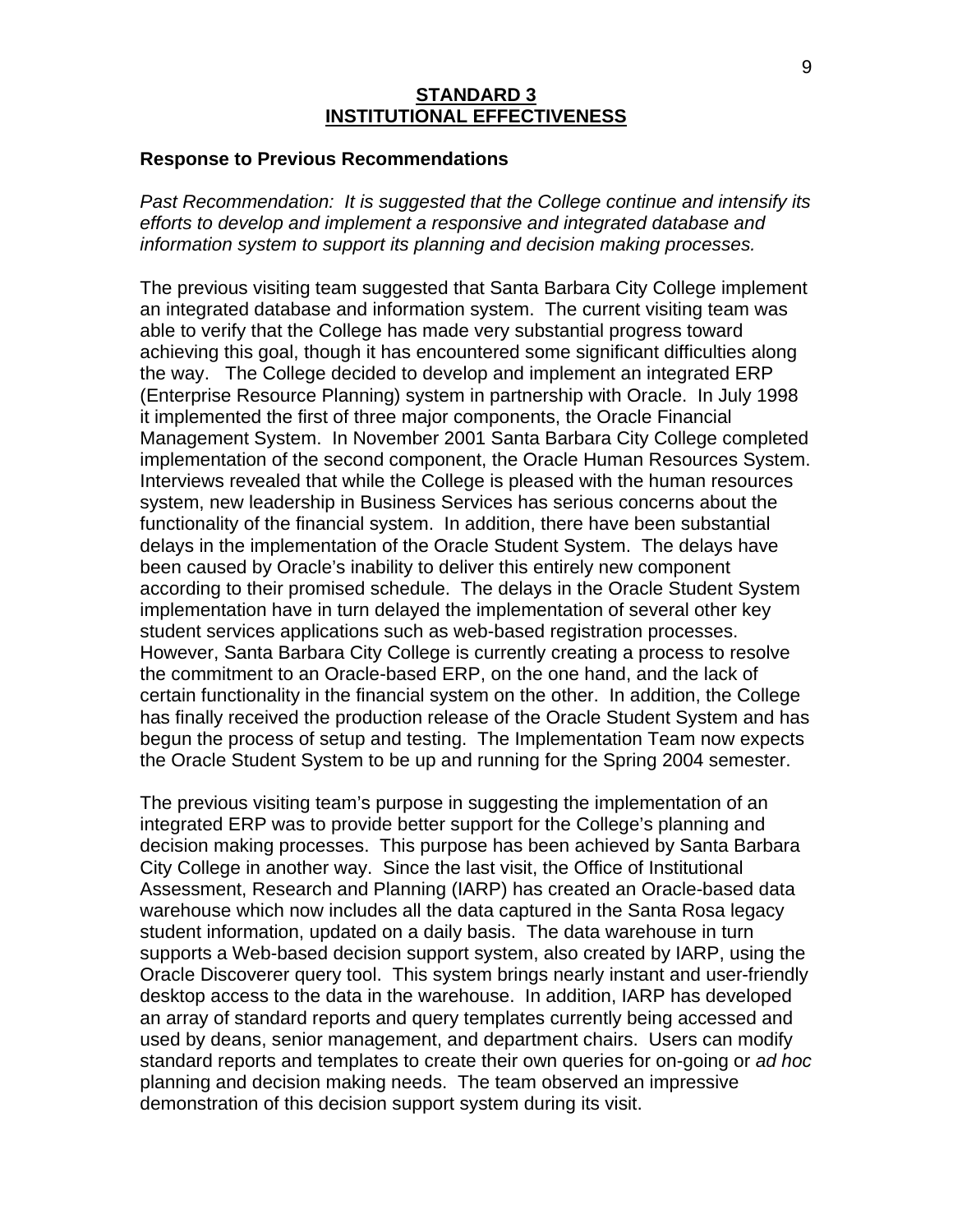*Past Recommendation: It is suggested that Santa Barbara City College determine the most appropriate means for managing institutional research so that it can be focused in an effective way to meet the increased needs created by the Project Redesign, requirements of external agencies, and the internal needs of the faculty and administration for planning and decision making.*

Santa Barbara City College has very substantially increased its capacity to manage and conduct institutional research since the last team's visit. During 1998-99, the College allocated PFE (state Partnership for Excellence) funds for the creation of an Office of Institutional Assessment, Research, and Planning to be staffed by a Director and a Research and Assessment Analyst. In September 1999 the College hired a highly qualified director and later the analyst. This action replaced a decentralized and weakened research function with a very effective and substantially strengthened capability focused in and led by this new office. The team not only observed a demonstration of the impressive decision support system created by the office but also reviewed a large sample of the many high quality research studies and reports it has produced in only three years.

#### **Observations**

The team's observations fall into the three main elements of this standard which are addressed individually.

# Institutional Research and Evaluation

The team was able to validate that since the last visit Santa Barbara City College has continued and deepened its culture and tradition of conducting and integrating institutional research into the planning, evaluation, and decision making of the College. The College has created and staffed a new office of Institutional Assessment, Research, and Planning thereby substantially improving its capacity to effectively respond to growing needs of institutional research and analysis, expanding reporting requirements, assessment and accountability studies, an effective decision support system, and the need to support and track the outcomes of the College planning process. During its visit the team observed several impressive examples of the use of data and research to assess activity or program outcomes and to develop strategies to improve those outcomes. Furthermore, the team heard reports of many other examples of using institutional research data and studies as feedback for improving program results and increasing student success. In fact, it became clear to the team from observations of meetings, review of documents, and interviews that the use of effectiveness indicators and research and analysis for improving performance is so deeply embedded into the culture and traditions of the College that program managers and members do not even fear public availability and discussion of indicators with negative trends. Rather such cases are simply seen by everyone as challenges to look further for strategies to improve performance.

Over the years, the College has produced a series of three-year College Plans that articulate goals and objectives for new initiatives and changes in increasingly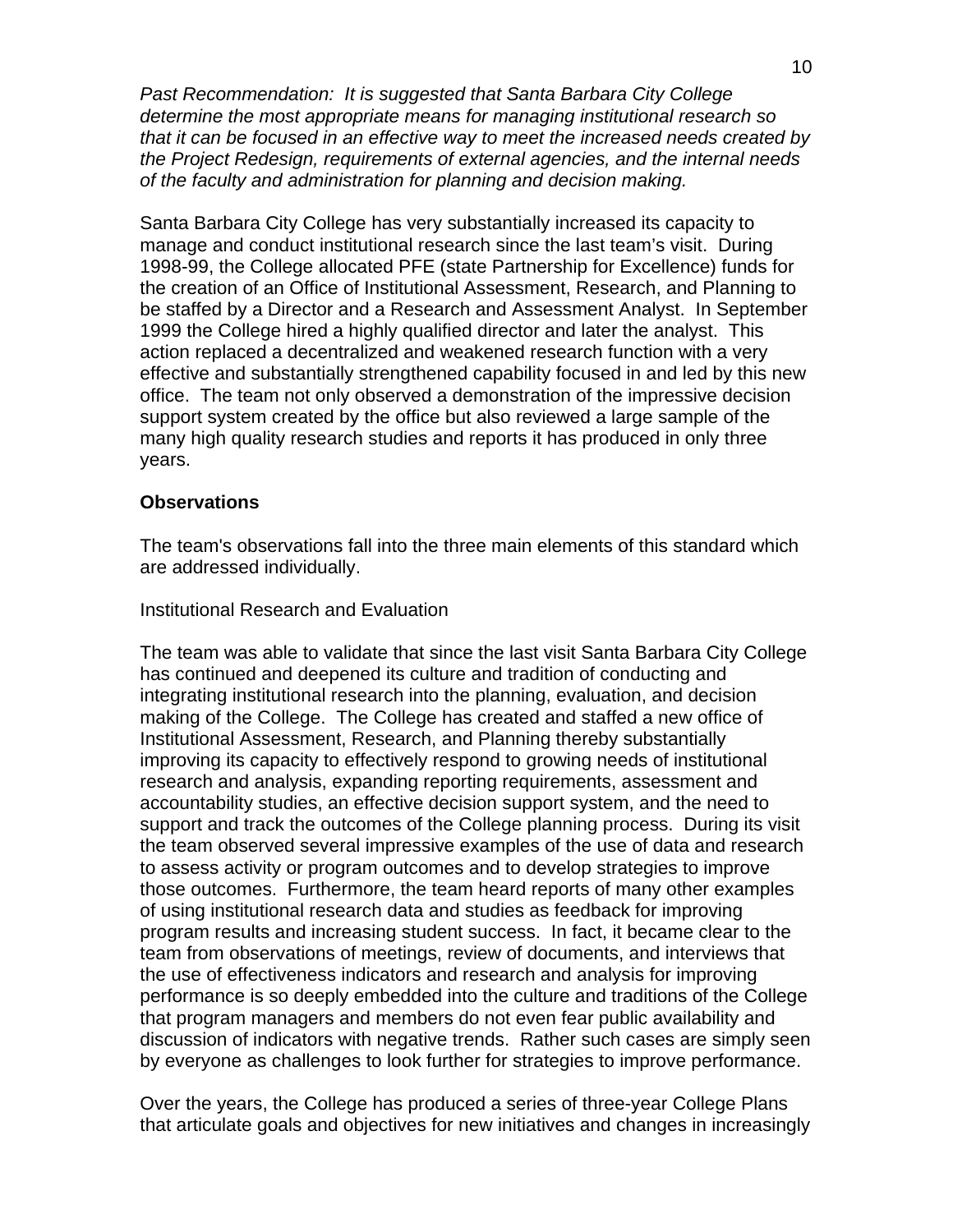measurable terms. The annually produced Institutional Effectiveness Reports track an expanding array of quantitative institutional effectiveness indicators. Recently, the IARP has been producing periodic evaluations of the progress in achieving the goals and objectives of the current College Plan. These documents function as very powerful means for guiding the advancement of the College and evaluating how well it is accomplishing its mission and purposes.

The team observed that the College uses well-developed program review data and other studies to understand and improve the performance of programs in many instances. However, as mentioned under Standard 4, the Continuing Education Division needs to improve its program review process.

#### Institutional Planning

The team was able to validate through interviews, attendance at meetings, and review of documents that Santa Barbara City College has well-developed planning processes that involve appropriate segments of the College community though the team is concerned about classified staff participation, a matter discussed elsewhere in this report. Nevertheless, it became increasingly clear to the team during the course of its visit that planning is deeply embedded in the College's culture. One might say that Santa Barbara City College has developed a culture of planning as well as a culture of evidence with both now more clearly than ever focused on improving student learning and success. The team reviewed highly developed strategic plans for a number of institutional areas and through interviews validated that these plans function as effective drivers of development. For example, there is a carefully developed plan for implementing the Oracle Student System and a detailed plan for the development and implementation of instructional technologies. The team was able to validate substantial and highly thoughtful efforts even in its planning for planning. For example, the leadership and governance groups are currently discussing and refining a proposal for a new governance and planning structure for its many technology initiatives.

Since the last visit, the College has developed a number of processes and structures for the determination of priorities for improvement, the allocation of resources, and the integration and coordination of the various major components of institutional planning. For example, separate academic and student services divisions were combined into a new Educational Programs Division under the leadership of an Executive Vice President. A Dean of Educational Technologies position was created to serve, among other things, as a liaison with the Information Resources Division. The College Planning Council, the major governance body responsible for institutional planning and resource allocation, is responsible for the College Plan, resource allocation, and budgeting. At the time of the team's visit it was reviewing and revising proposed budgeting principles.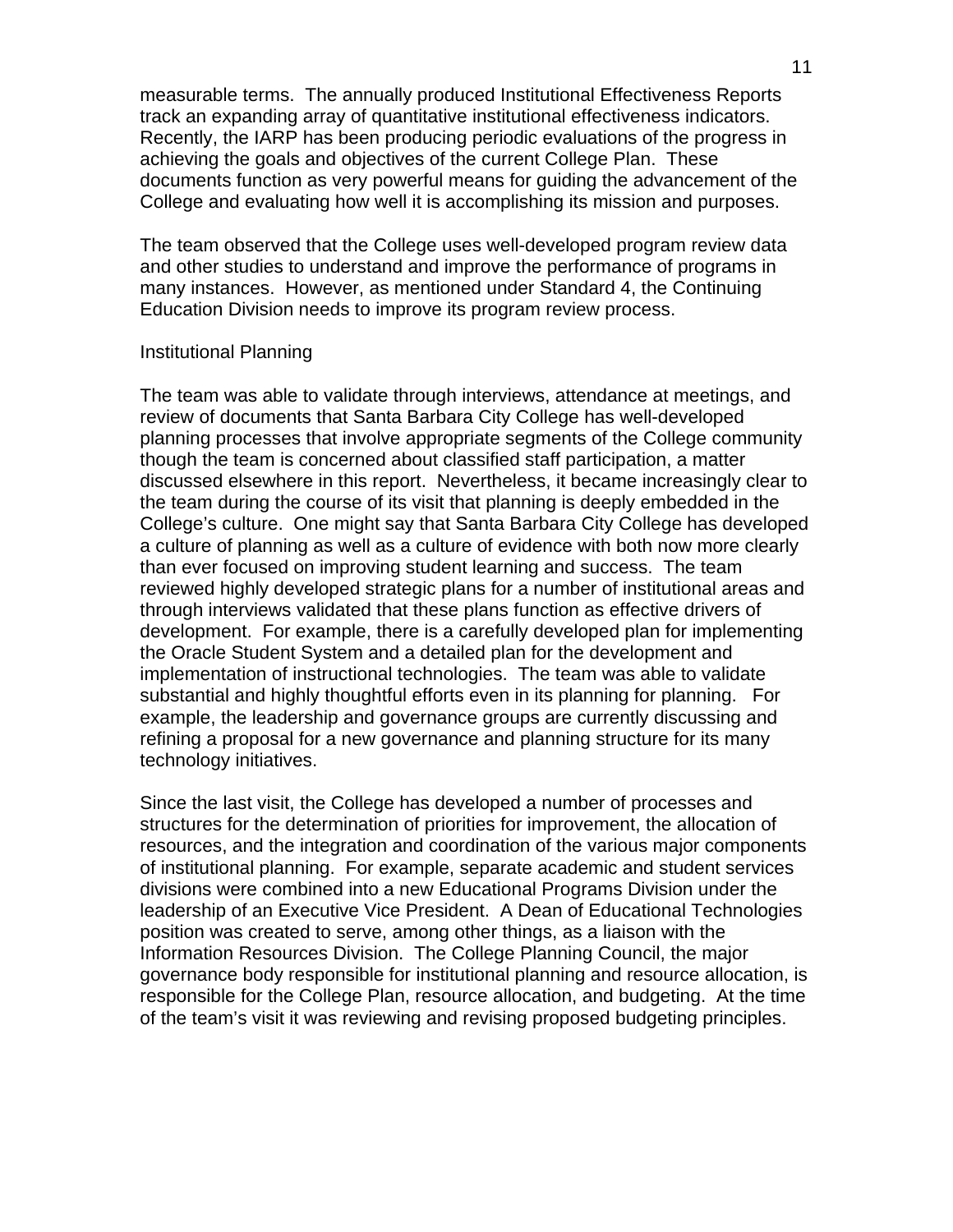### Institutional Outcomes Assessment

Santa Barbara City College has for years been impressive in its efforts to specify its intended institutional outcomes in measurable terms and to assess and document their achievement. The College does this primarily through the development of the College Plan and the development and annual review of the institutional Effectiveness Report. The team was able to validate through interviews and review of documents that the College devotes great attention and high-quality efforts to developing these documents and to using them to track and improve its performance.

As indicated under Institutional Planning above, the team was able to validate that Santa Barbara City College continually reviews, evaluates, and modifies where appropriate its planning processes to improve their effectiveness. The College communicates results of planning and evaluation regarding matters of quality assurance to the public through, among other means, reports to its publicly elected Board of Trustees and by posting its planning and institutional effectiveness and outcomes tracking reports on the IARP web site.

# **Conclusions**

The team finds that the College exceeds the standards of institutional effectiveness in almost every respect and has made significant progress in moving to an even higher level of achievement in this area since the last accreditation team visit. The College has improved its efforts and performance in all three major elements of this standard: institutional planning, institutional research, and institutional outcomes assessment. The College is commended for these efforts and for the achievement of a deeply embedded culture of planning and evidence focused on improving institutional performance and the success of each student.

### **Recommendations**

See recommendation in Standard 4.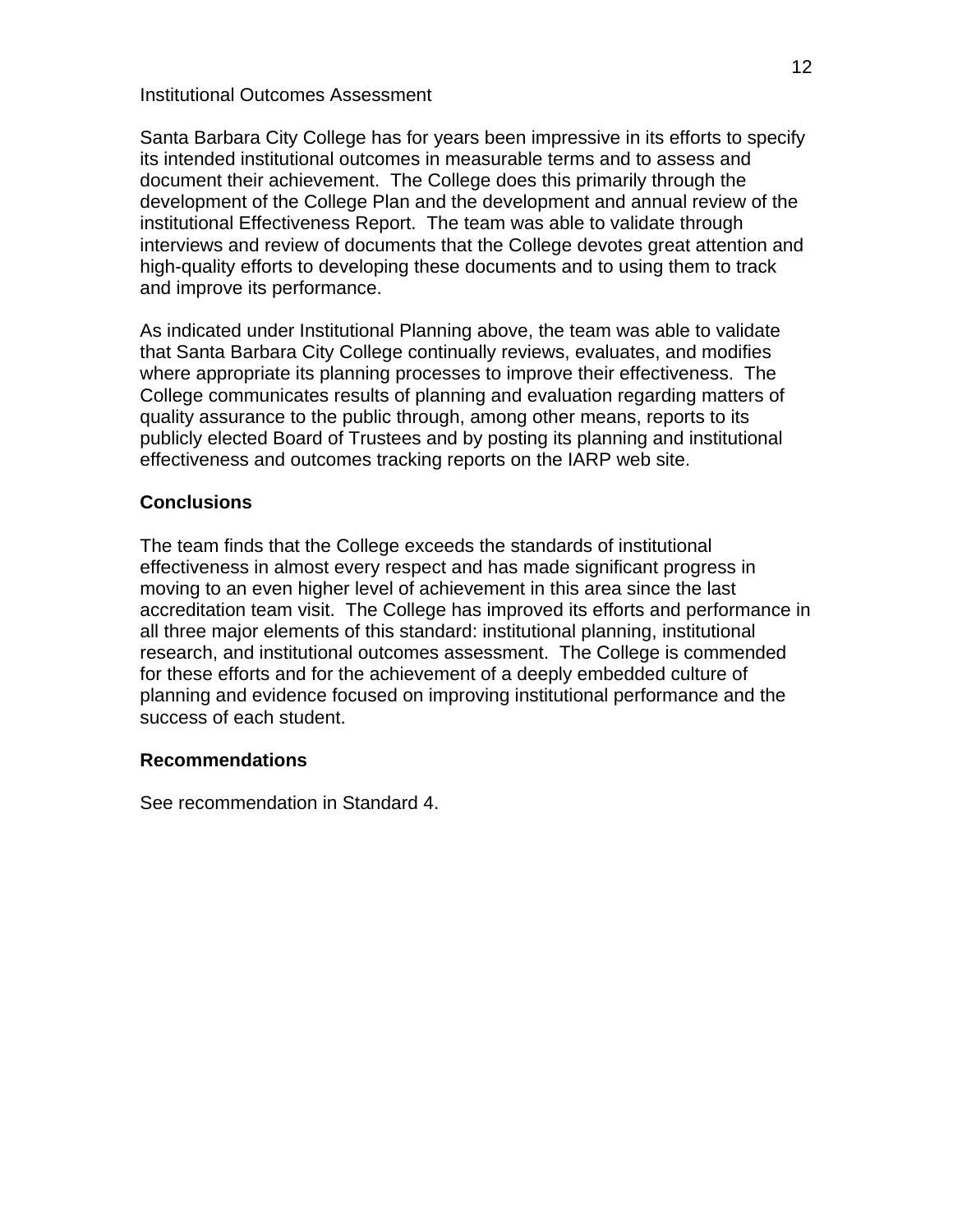## **STANDARD 4 EDUCATIONAL PROGRAMS**

#### **Response to Previous Recommendations**

*Past Recommendation: The College should continue efforts to integrate and articulate credit and non-credit programs.*

It was the feeling of the earlier visiting team that the College's massive Continuing Education Division, because of its success, constituted on one hand an opportunity to bring students into credit programs on campus, and on the other hand a potential threat to provide duplicate programs that would diminish enrollment on campus. The threat may or may not still be there, but the opportunity to articulate students has been seized by the College in several concrete ways.

By the time of the 1999 Midterm Accreditation Report, the College had taken two steps. First, the College created the ONE STOP/CalWORKS committee to coordinate the district's credit and non-credit vocational and technical programs' response to meeting the needs of individuals on welfare and those seeking employment. Second, the non-credit division developed its own matriculation program (STEP) to encourage students in non-credit ESL courses to transition to the credit program, and also students from the non-credit GED program to meet with counselors to discuss continued study in credit programs. The Credit ESL Assessment Test is now offered onsite to students enrolled in non-credit classes. The STEP program is functioning effectively and tracking students who make the transition; the number of these students is rising steadily—386 in fall 2000, 387 in spring 2001, 407 in fall 2001, and 428 as of spring 2002.

Two other items in the Midterm Report do not appear to have produced results. First, the report cites a study that addressed the coordination of the district's credit and non-credit computer applications course offerings, and adds that the vice presidents of the credit and non-credit divisions are currently reviewing recommendations from the study. The 2002 self-study repeats this paragraph, but reports vaguely that the vice presidents reviewed and implemented recommendations from the study. However, on September 23, 2002, the Curriculum Advisory Committee passed a resolution requesting that a plan be developed for resolving issues of curriculum overlap between the credit and noncredit divisions (for example, in the area of computer applications). The Midterm Report notes that discussions are also underway to coordinate the College's response to credit and non-credit economic development programs. The same statement appears in the 2002 self-study, suggesting that this coordination is not yet taking place.

Perhaps the most significant response to the recommendation of the previous team is the inclusion of specific goals in the 2002-2005 College Plan addressing the issue. Of seventeen goals, one is to "facilitate student transition to Santa Barbara City College by expanding cooperative strategies with Continuing Education…." One of the eighty objectives in the College Plan is to "Increase by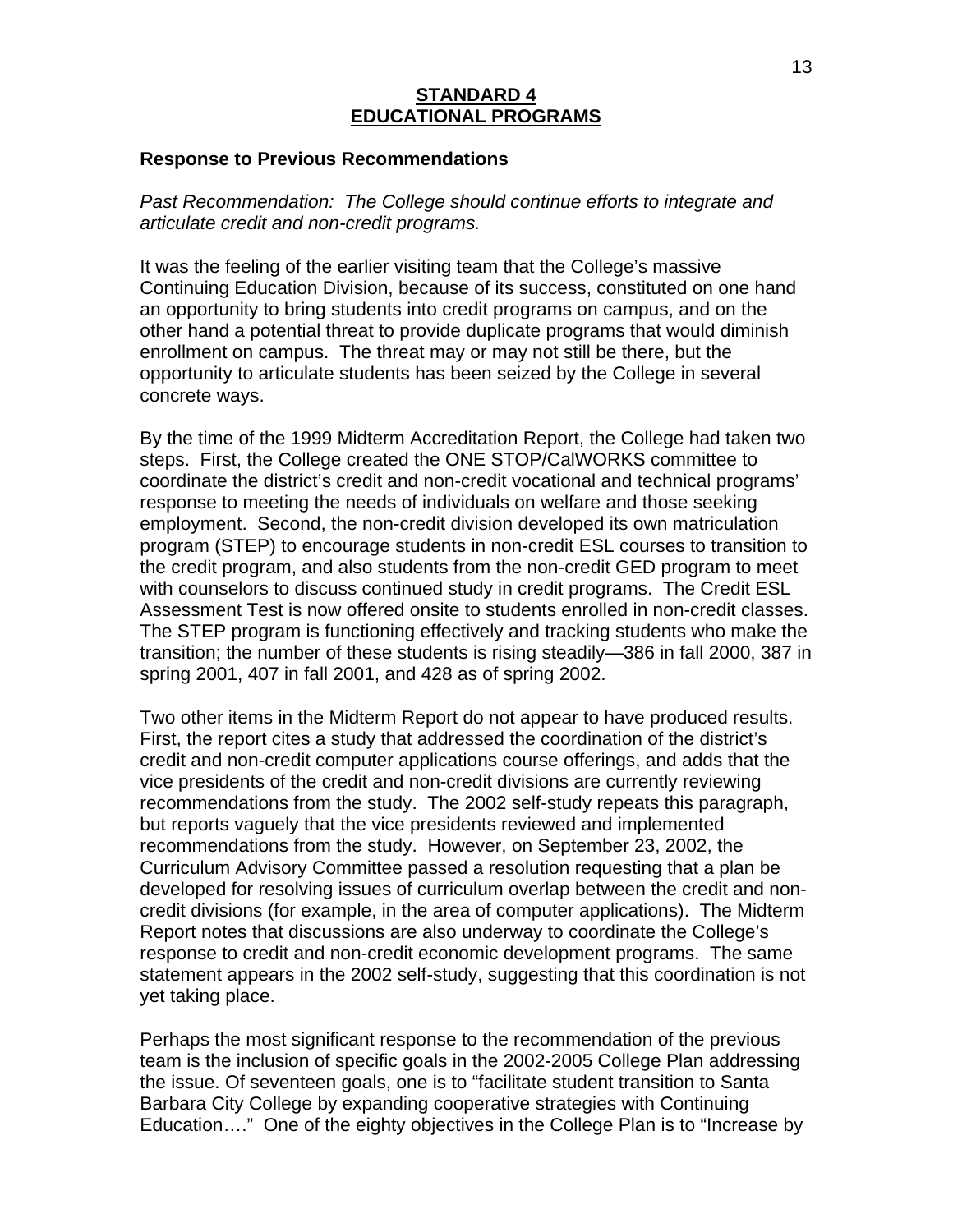5% per year the number of students who enroll in noncredit ESL, GED, basic skills and short term vocational programs and subsequently enroll in Santa Barbara City College credit courses within the next year." The College is tracking these statistics.

# **Observations**

Santa Barbara City College lists over one hundred academic and vocational programs in its current catalog, an impressive array of courses of study. The standard academic disciplines are represented, as well as newer programs such as Environmental Studies and Film Studies. Vocational programs include conventional offerings such as Automotive Service and Technology, as well as programs specifically suited to the community, environment and economy of the surrounding area, such as the Hotel, Restaurant and Culinary program, or Marine Diving Technologies.

The College has appropriate and effective advising—in terms of both procedures and personnel—and facilitates student transfer effectively. Transfer rates are impressive, and the College has a large number of transfer agreements with fouryear institutions. One student described the College as a "pipeline" to U.C. Santa Barbara.

The Continuing Education Division is something of a marvel, serving close to 45,000 unduplicated students yearly, according to the latest figures. The College points out with understandable pride that this constitutes nearly a third of all adults in the College's service area. One administrator referred to this as a measure of the College's unparalleled "market penetration," though this business term may understate the importance of the program in the lives of the community.

# **Conclusions**

The College's educational programs are strong, both in breadth and quality. Procedures are in place to guarantee both the academic rigor of the curriculum and the student-centered natured of its delivery. These procedures, of course, are dependent on people committed to the excellence of the College. Worthy of note is the Curriculum Advisory Committee, which combines strict adherence to good practice with tremendous productivity. Its 2001-2002 year-end report shows perhaps a thousand different course outlines passed, at least two hundred of them new courses—an astonishing workload.

The College has also taken a bold step in program review, choosing to evaluate *every* program *every* year. This is made possible by two things: a streamlined process and a tireless Executive Vice President willing to engage in the number of review meetings the process necessitates. Time will tell if this is a sustainable pace, but in the meantime each program takes a clear look at its goals and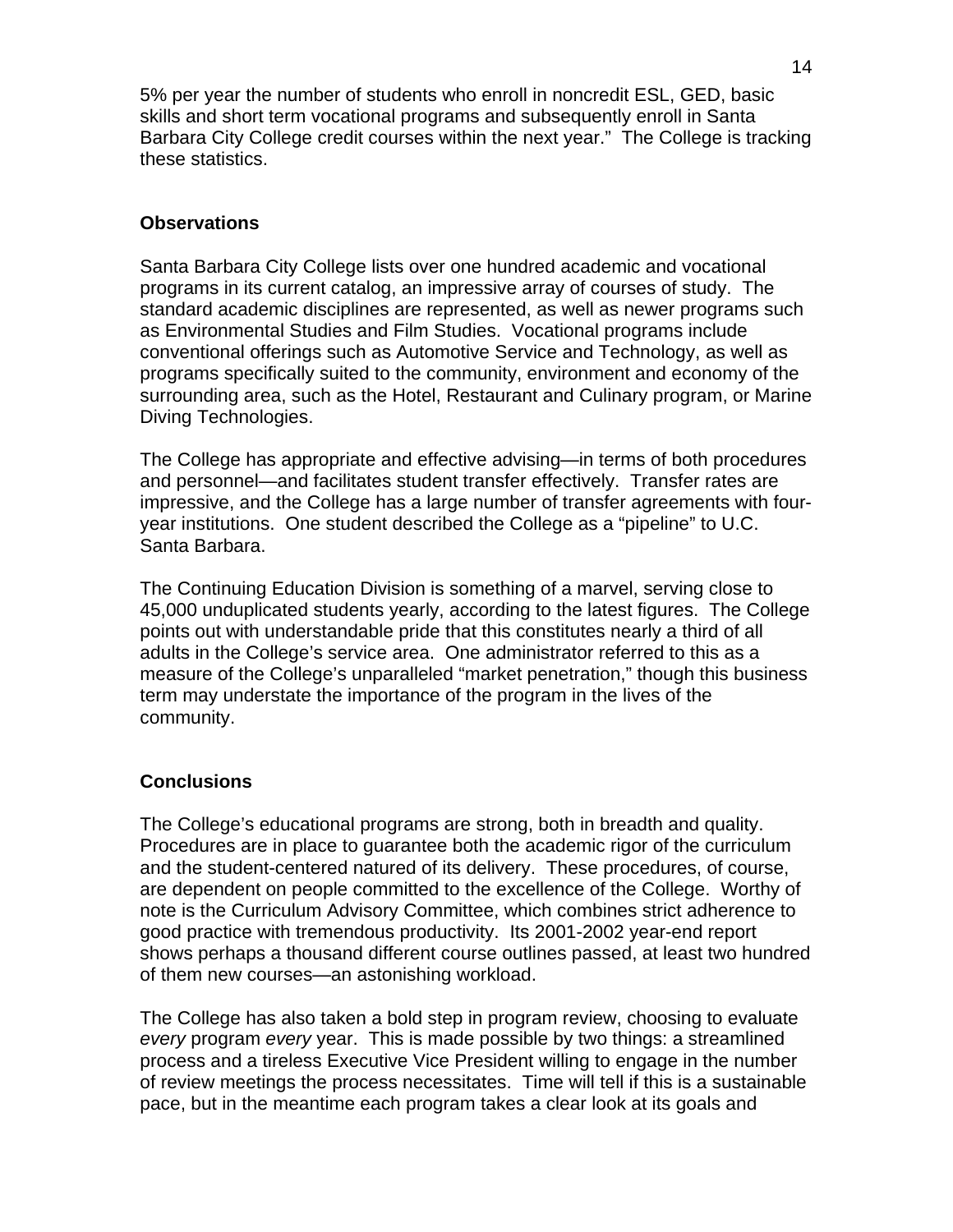achievements every year. As a result, both the programs' effectiveness and their communication of needs to administration are probably improved.

The College's commitment to quality instruction is most apparent in the opportunities it creates for faculty development. The College has committed time, energy, space and money to a variety of interrelated resources for individual instructors who wish to evaluate, update, or improve their teaching methods. Central to this effort is a system of campus-wide "Cross-Functional Teams" focusing on matters like faculty professional development and distributed learning. The teams are carefully composed of interested parties with responsibility for gathering input, planning, and coordinating college-wide efforts. The College supports its Faculty Resource Center effectively, and there are other resources like the Committee on Teaching and Learning, which focuses creatively on teaching practices—from specific "teaching tips" to philosophical discussions of pedagogy (this committee, like so many resources at the College, has an impressive website accessible to faculty and staff). The College's system for developing online courses is a model for other colleges; faculty are trained extensively, and provided with both technical and pedagogical support. The team commends Santa Barbara City College for its outstanding commitment to developing its Online College. Requiring preliminary training in online instruction, providing technical support for both faculty and students, considering issues of access, and following up with careful study of these courses' effectiveness, the approach constitutes a model for other colleges. The College is also to be commended for its widespread focus on good teaching. Multiple resources are available to teachers, both tenured and adjunct, and all levels of the College encourage student-centered good practice. Collegial ventures such as the Committee on Teaching and Learning do not exist everywhere. They are symptoms of—and contribute to—a culture of caring about students and about teaching as a craft.

Not everything is perfect, of course. In a few subject areas, the College, like many others, depends heavily on part time faculty. Some transfer-level composition classes are large—36 students. (But the institution feels it is offset by giving faculty additional load credit). However, students and faculty express satisfaction with the College overall, and specifically with the quality of its programs.

The Continuing Education Division is to be commended for its overall success and its creativity in dealing with opportunities in the community. The division is a broad umbrella covering diverse programs serving the broadest imaginable slice of the community—from the three year-olds at the Parent-Child Workshops to seniors in the Omega program. One example of this division's resourcefulness: the division donates its old computers to community centers, then provides instructors to teach people to use those computers.

Ironically, the Continuing Education Division may on occasion be a victim of its own success. The credit program's concerns about curricular "overlap" need to be resolved partly because the non-credit offerings, in their view, threaten credit enrollments. Likewise, it is hard to see a pressing need for evaluation of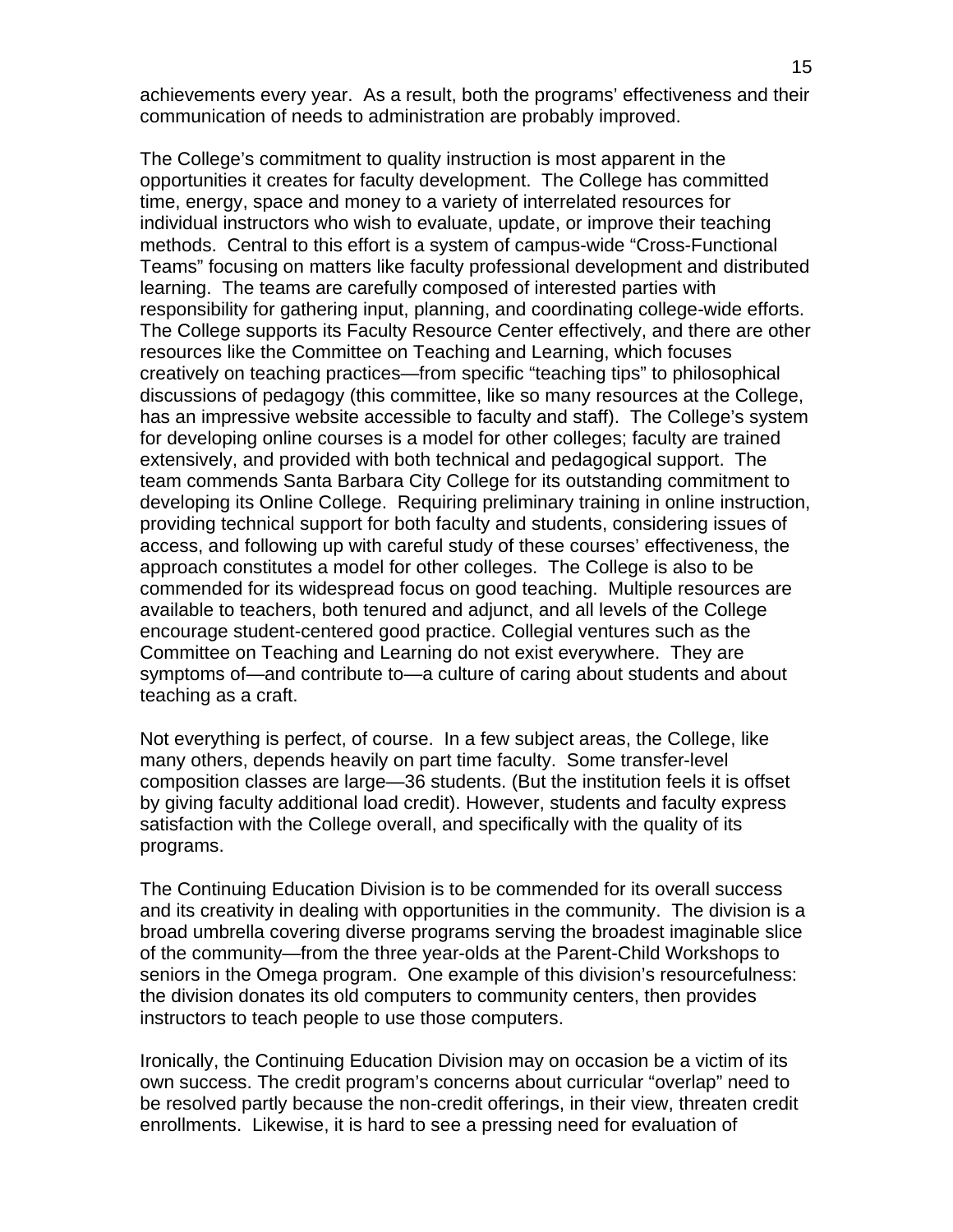programs that are thriving. Administrators in the Continuing Education Division point out that students "evaluate with their feet," and that good programs succeed and weaker ones fail to continue. Still, improvement is possible even in already successful programs. Continuing Education has developed a clear, sensible program review process, but it has only been used twice, and the informal plan of reviewing only one program each year leaves too much time between reviews. Granted, program review is hard work in a division with overwhelmingly part-time instructors; perhaps the process should be modified or streamlined to account for this.

## **Recommendation**

In order to increase effectiveness, the team recommends that the Continuing Education Division implement program review on a regular, timely basis for all programs. (Standards 3.A.4, 4.D.1, 4.D.6).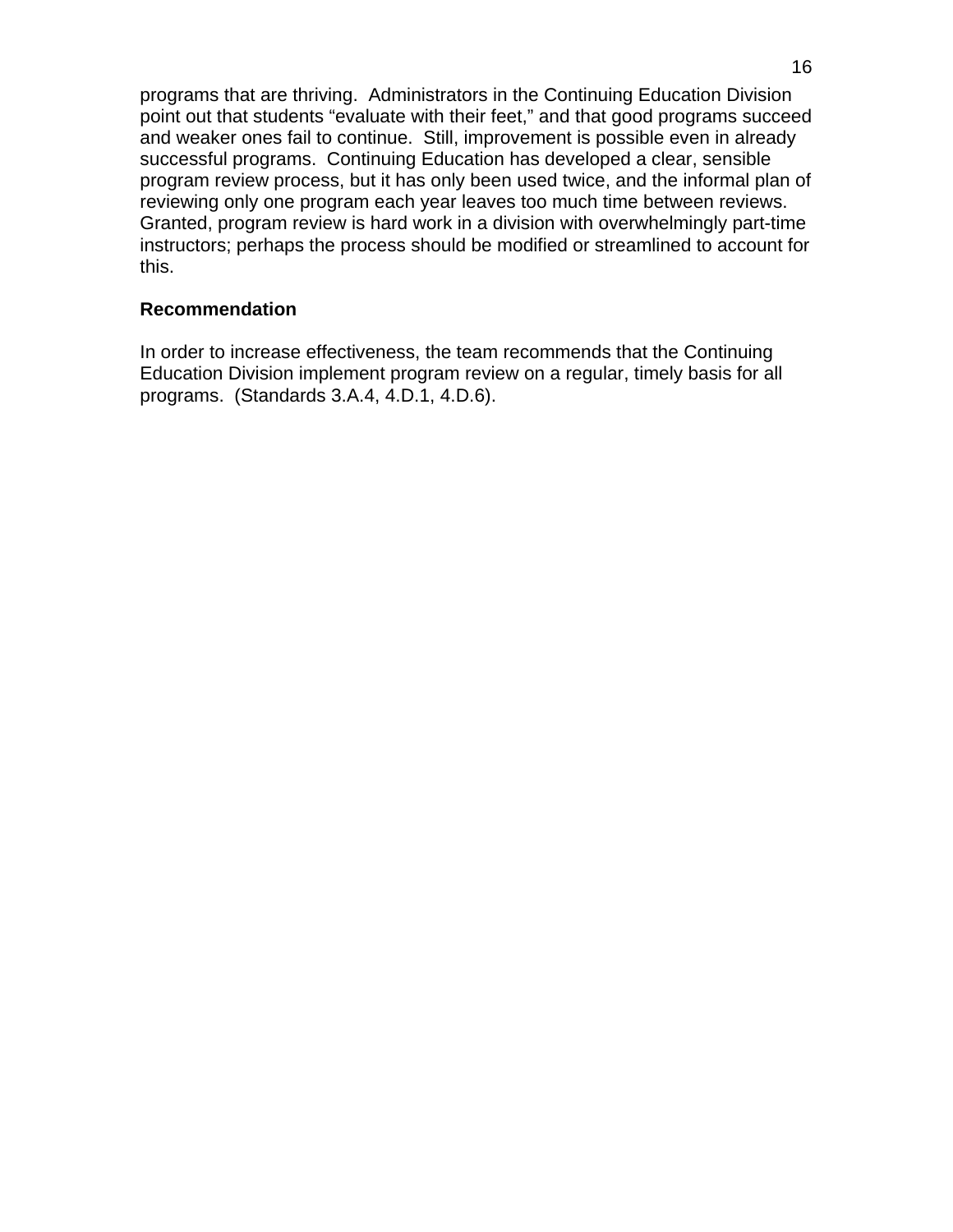# **STANDARD 5 STUDENT SUPPORT AND DEVELOPMENT**

# **Response to Previous Recommendations**

The previous team made no recommendation for this standard.

### **Observations**

Santa Barbara City College creates a very inviting atmosphere that encourages student access and success throughout student services. Written materials provided to prospective students about the application and registration process are accurate, clear and concise. The admissions policies are consistent with its practices. At registration, students receive pertinent information including the standards of student conduct and grievance procedures, and a functional planning calendar that is filled with helpful college information.

With the exception of registering online for an online class, students are offered only one method of traditional in-person registration at the counter, followed by payment of fees at another counter. A caring, well-trained staff provides as much assistance as possible to ease the burden of this time-consuming process. Several employees mentioned that students are surprised and disappointed that Santa Barbara City College does not offer web-based registration. While waiting for the delayed Oracle Student System, the College has invested in several additional software programs so that students can apply, order transcripts, and receive orientation online. Campus Pipeline, an Internet portal, is another example of how technology is providing better access for students. The campus website is very thorough and user-friendly, featuring online advising as a new service this year. The counselor appointment system, SARS, operates in an efficient manner. Even though the promised Oracle system will allow for online registration, counselors and EOPS staff suggest that the College consider alternate delivery systems for registration, including telephone registration, taking into consideration that not all students have access to computers.

With the infusion of technology, students are able to access a degree audit system (DARS) for classes taken at Santa Barbara City College. However, there is not a structured evaluation process in place for transcripts received from other colleges. Currently, counselors are carrying out this time-consuming task, which limits their time spent with students. Future plans may include the hiring of a transcript analyst.

Because of the well-laid out student services building, it is easy for students to access many services in "one stop". It is evident that the design of the building was a collaborative effort among the program staff members. Students seem to use all services available and are assisted by staff members in the offices who display a caring and supportive demeanor.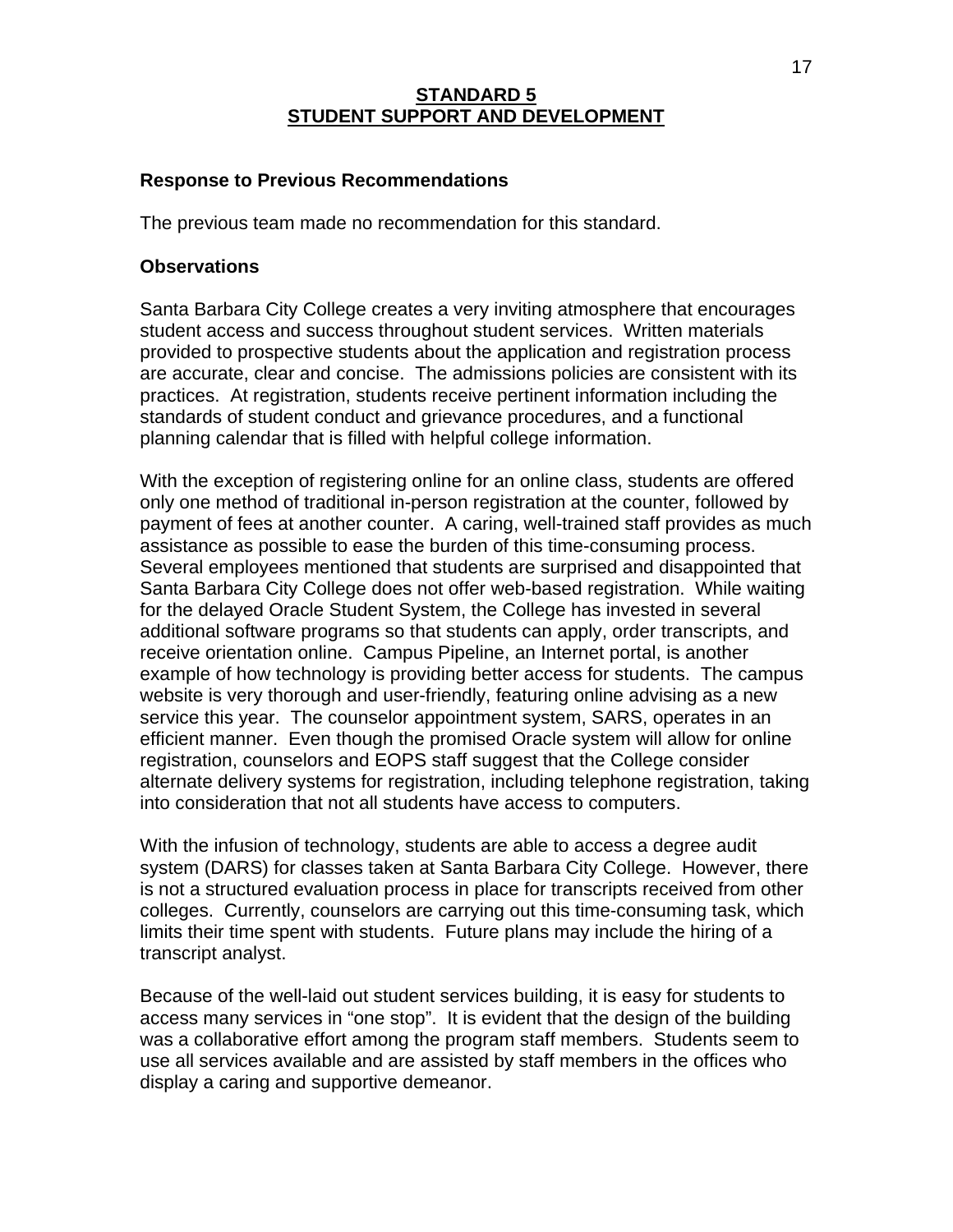From interviews with students and observations of their interactions with campus constituents, it is evident that Santa Barbara City College fosters a positive campus climate. Students consistently expressed pleasure about attending the College, readily praising its aesthetic beauty and its friendly atmosphere. A positive by-product is manifest in the attendance and participation in co-curricular activities including student government, campus clubs and athletics. Student government leaders are actively participating in faculty senate sponsored committees, as well as planning committees and hiring committees.

Student services staff members are vibrant and genuinely happy to work at Santa Barbara City College. Managers take great pride in their programs and encourage creativity with their staff. This has led to the development of exemplary programs such as Project HOPE, the TAP program (Transfer Access Program), the EOPS summer program, the counselors' ebinder, and effective use of peer advisors in many programs. Staff members work well together and take the initiative to develop grants and proposals that lead to student success.

Through the review of supporting documents, it is apparent that categorically funded programs such as EOPS and DSPS have participated in state-mandated program reviews during the past year. Since the merger of student services and academic affairs, managers who oversee student services have adopted the program review model implemented in the instructional divisions. Goals and objectives are set annually and it is the manager's responsibility to ensure that full staff consensus is reached through the development of the process. Even though student participation is not part of the process, evaluation appears to be effective and is related to planning.

During the past two and one-half years, student services have undergone an enormous paradigm shift, as it was integrated with instruction under the direction of a single vice president. Some staff admitted to skepticism about the transformation, wondering if it would cause a loss of effectiveness in student services. However, with the new model in place, all the skeptics sing the praises of the conversion, pointing out how much more knowledgeable instructional leaders and faculty are now about student services.

### **Conclusions**

A genuine student centered environment is evident at Santa Barbara City College, enhanced by an exemplary and caring staff, and an aesthetically pleasing setting. Students openly express their enjoyment about the educational and social experience that they are receiving at the College.

The integration of student services and academic affairs has been accomplished in a thoughtful and effective manner. It is apparent that managers spent much time in the development of the new model. Additionally, cross-functional teams assist with the continuous development of the new organizational model; however, there is little evidence to substantiate the inclusion of classified staff on the teams or in the development of the new model.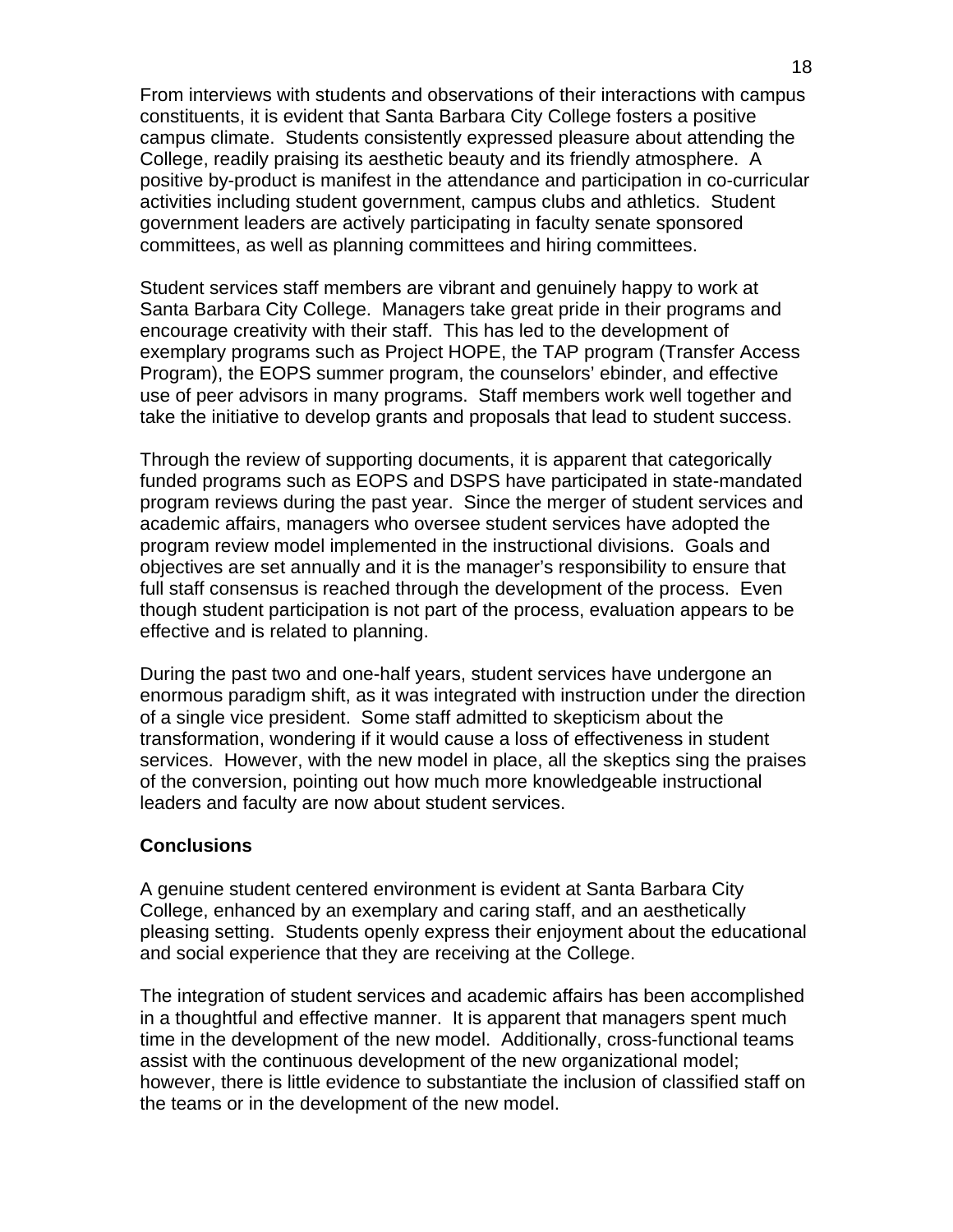While technology is well infused throughout all student services areas, it is apparent that a need exists for an integrated system. The lack of an automated registration system is one of the fall-outs from the incomplete student information system.

# **Recommendations**

While the team recognizes that the College is currently conducting assessments of past and future Oracle implementations, the team also recognizes the institutional importance of bringing closure to this process. Since there have been significant postponements in the Oracle Student System implementation due to Oracle's delays in delivering the product, and since there are some institutional concerns about the work products delivered by the implemented Oracle Financial Management System, in order to increase effectiveness the team recommends that the College find a means to make the desired implementation a reality within reasonable time frames or find alternative solutions. (Standards 5.6, 9.B.1).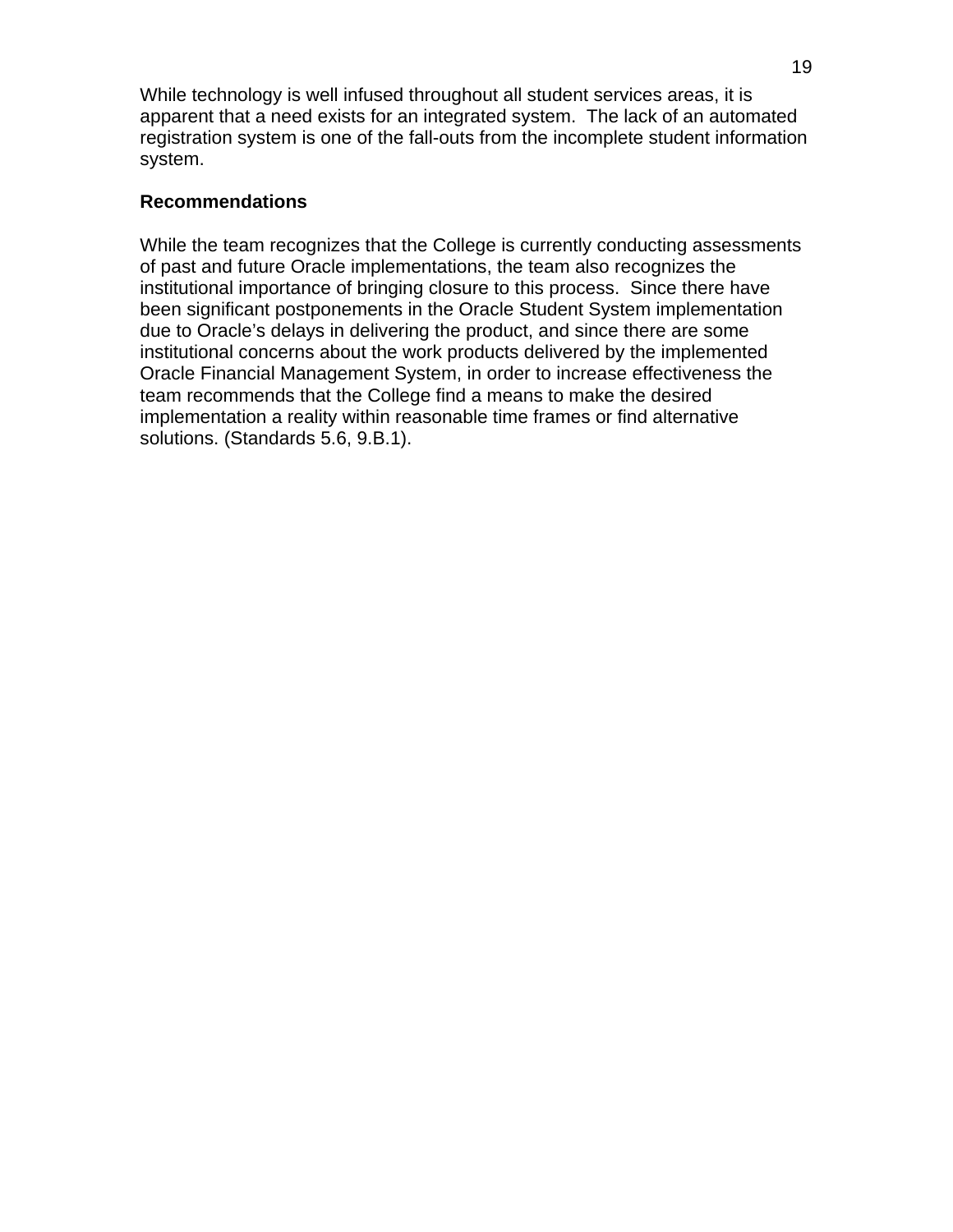# **STANDARD 6 INFORMATION AND LEARNING RESOURCES**

# **Response to Previous Recommendations**

The previous team made no recommendation for this standard.

## **Observations**

**Library** 

The Library building is spacious, safe, physically accessible and attractively furnished. Access to resources and services is well provided, with sufficient number of service points and computers, and adequate hours of operation.

The library has over 107,000 volumes and subscribes to 354 journals. The size of the collection seems adequate, but the library ranks low compared to other colleges in the amount of money it spends per student capita. The book budget has not been increased in the past 15 years and as a result many requests for new books are not filled.

The library subscribes to a good number of online databases that are well used by students. However, the 8000 electronic books purchased last year are not available for student use because the iPAC interface is not yet installed.

The library has an adequate number of librarians and support staff who provide all the traditional library services. The visiting team concurs that a staffing recommendation in this area should be explored.

Learning Support Services (LSS)

LSS is comprised of the Tutorial Center, the Academic Skills Center, the Learning Assistance Center and the Writing Lab. All these areas are well equipped with the latest technologies and provide valuable support directed towards student learning and student success.

LSS provides well designed and delivered training to a large number of tutors working in nearly all disciplines. Students can improve their academic skills and get help with their courses through the use of self-paced materials, online tutorials and face to face interaction with tutors. Pipeline and Student hub are extremely valuable tools that help students find information, manage tasks, do online research and improve their learning skills. The visiting team concurs with the staff's assessment that the infusion of technology and the growing use by students of computers, portal, Internet and the like, require more staff especially in the Academic Skills Lab. The team supports the increased staffing discussed in the self-study.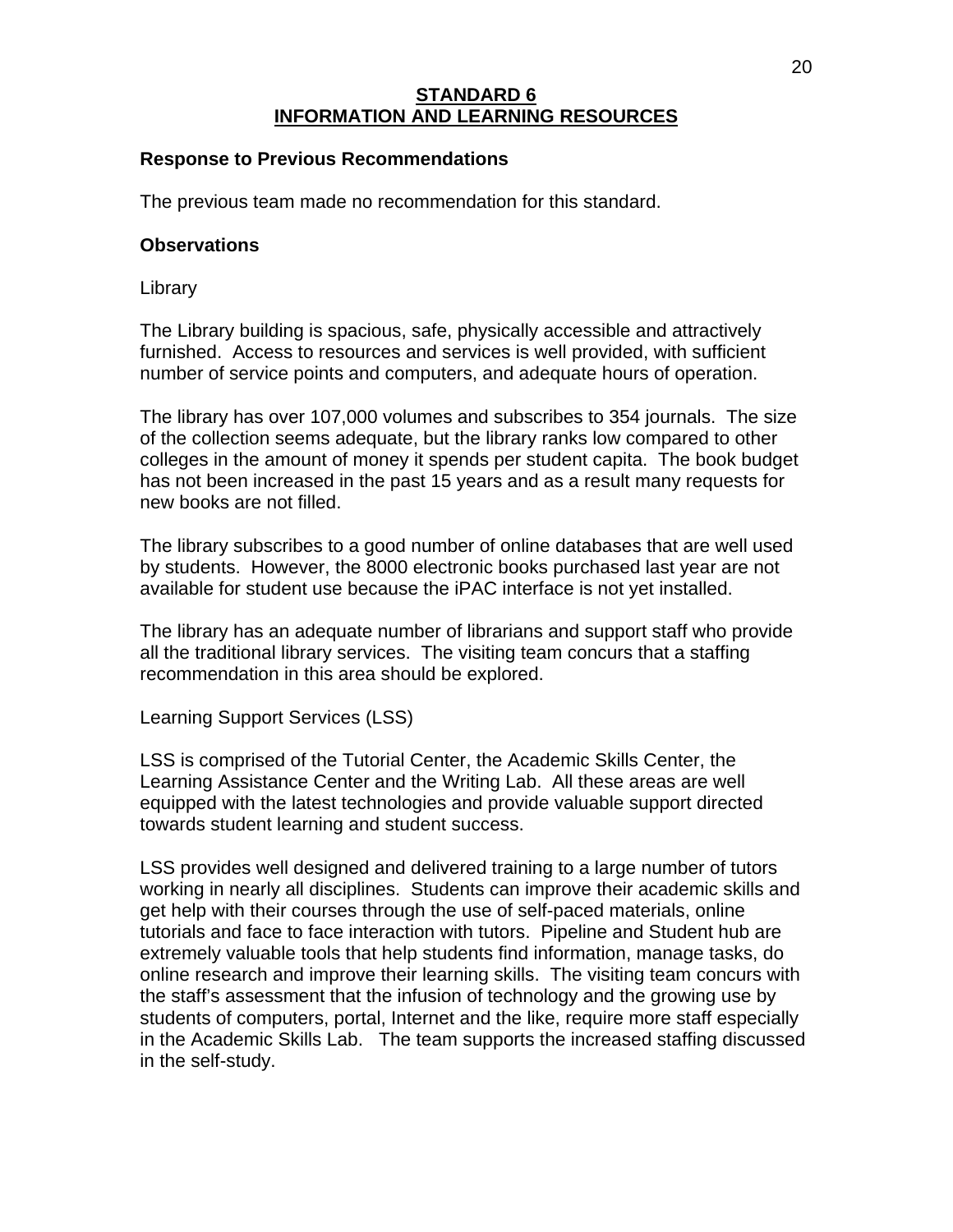Support for Information Technology

It is evident that the College takes information technology very seriously. Starting with excellent planning and ending with rigorous implementation and thorough evaluation, the College is at the forefront of technology.

A number of committees, such as the Instructional Technology Committee (ITC), the District Technology Committee (DTC), the Web Committee, and the Change Management Technical Team steer the College in the direction of technological excellence.

Considerable resources, both financial and human, have been allocated to fulfill the College's ambitious technology goals. Most remarkable is the College's commitment to place all computers on a 3-4 year replacement cycle and even set aside a contingency fund to assure implementation. Key technology positions are filled with talented and dedicated individuals. There is excellent cooperation among these individuals through various channels including the cross-functional teams. The number of support staff seems to be adequate, mainly due to the great work and flexibility of the staff. However, as more and more of the information technologies are being implemented (ex. Pipeline, iPortal, Online College, Oracle), there will be a need for additional well-qualified staff to maintain these technologies as well as to train students, faculty and staff on proper use.

At the present, a number of areas such as the Faculty Resources Center, the Staff Resources Center, the Professional Development Academy and others are busy providing the training and support so greatly needed in these times of change.

# **Conclusions**

Although the library operation meets the Standard, it does not exceed it. Its collection and services are not yet at the level expected in a model community college. To achieve this level, the library needs a more realistic budget and integration into the planning and change processes that are happening throughout the College.

The Learning Support Services operation does an excellent job in supporting student learning and success. By combining older but tried and true methods with the newer technologies such as Student hub and CAI, the LSS is well positioned to support all students at Santa Barbara City College.

The College's focus on technology is truly commendable. Through thoughtful planning, implementation and evaluation, the College is well positioned to achieve the status of a model community college in the area of information technology.

### **Recommendation**

The team makes no recommendation for this standard.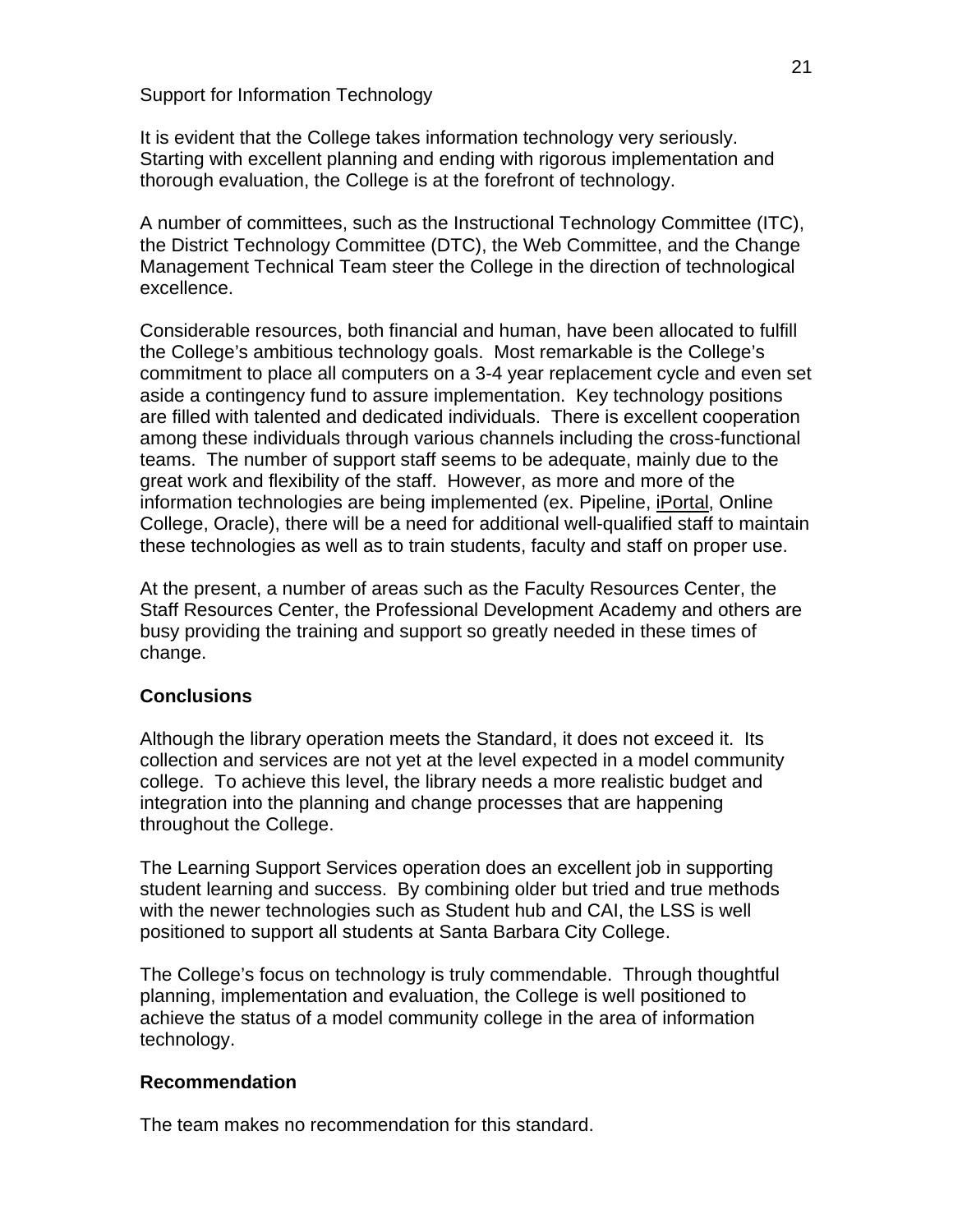# **STANDARD 7 FACULTY AND STAFF**

### **Response to Previous Recommendation:**

*Past Recommendation: The team recommends that Santa Barbara City College comprehensively integrate the systematic review of all aspects of employee policies and procedures conducted as part of Project Redesign within existing College priorities and operations. Factors to be considered during the critical implementation stage must include: shared governance participation, intensive campus-wide communications, technological considerations and implications, budgetary priorities and restraints, training for job reassignments and professional growth, timelines for accomplishing goals and objectives, and followup evaluations and analyses.*

Based on a review of documents (e.g., Approach for Information Technology Planning and Decision Making, 2001-2002 Technology Training Expenditure Plan, Santa Barbara City College 2002-2005 College Plan, Institutional Effectiveness Annual Report, 2001-2002) and interviews with several college representatives, Santa Barbara City College has addressed the previous visiting team's recommendation. Considerable time, energy, and resources have been allocated in assuring broad-based participation, training, communication, and evaluation.

# *Past Recommendation: The College needs to assess the impact of Project Redesign on the morale of employees, particularly the classified staff.*

As the College has embarked on its vision of a Model Community College, it has committed financial and human resources in the development and implementation of an exceptional, comprehensive staff development program. The team was impressed with the opportunities available for staff development: Faculty Resource Center, the Center for Management and Staff Development, and Staff Resource Center. Of particular note is the Faculty Teaching and Learning Seminar, a year-long, on-line training program for new full-time and part-time faculty. Not only is participation high in the various staff development programs, but they are regularly evaluated for their effectiveness in supporting the institutional mission and vision.

### **Observations**

An aggressive recruitment process has enabled Santa Barbara City College to attract an extremely well-qualified faculty and staff who are committed to the vision of the College. The number of full-time faculty and staff has steadily increased in the last 6 years and is expected to continue to increase to meet the demands of growth and the direction the College has embarked upon in its 2002- 2005 College Plan.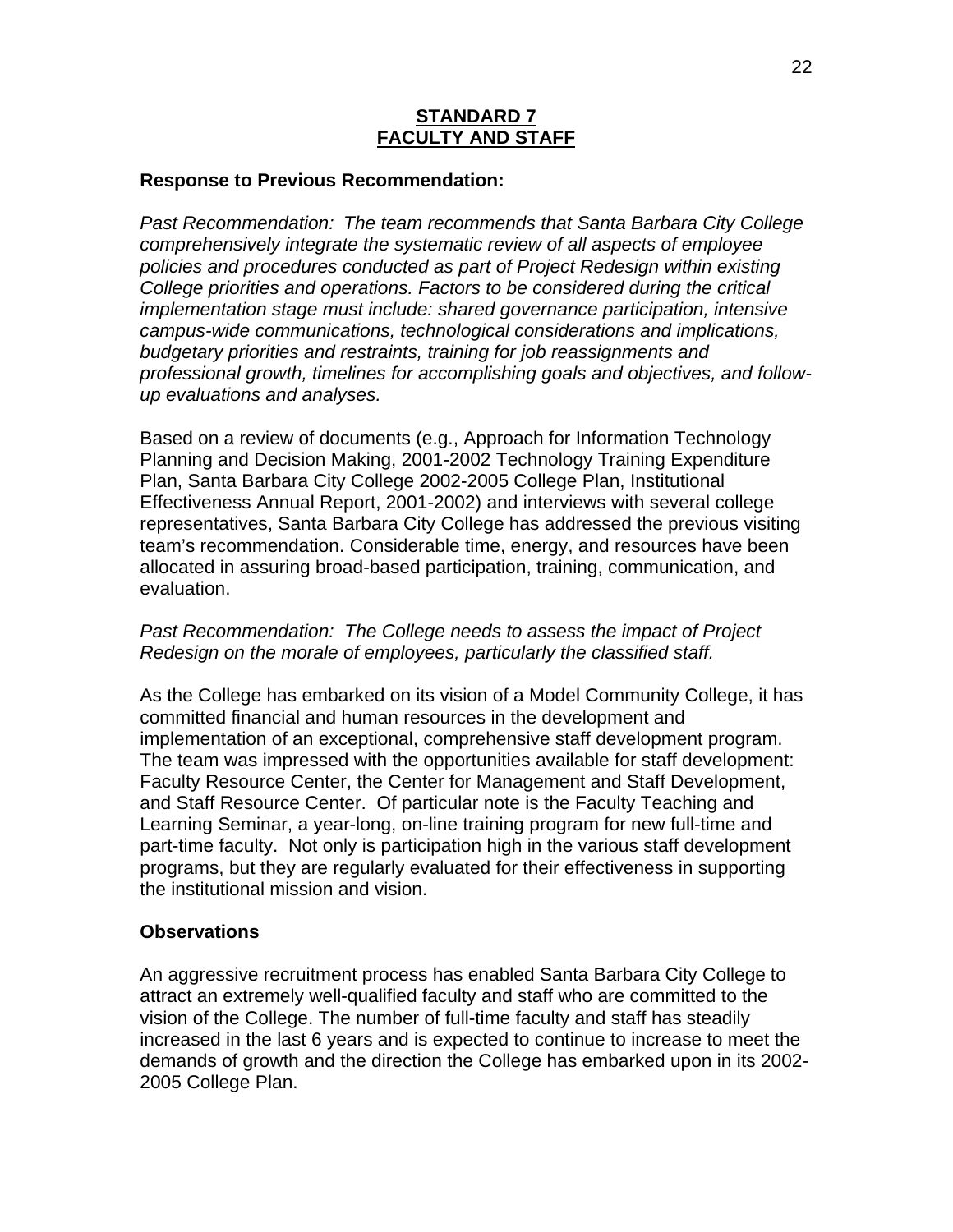Unlike the classified staff, the diversity of its faculty has decreased. Although recruiting and hiring a diverse faculty continues to be a challenge, the College should pay special attention to this commitment in its recruitment efforts.

The policies and procedures for the recruitment and selection of all staff are clearly stated. Guidelines for selection committees for both classified and academic vacancies have been developed and selection committees receive training conducted by the Office of Human Resources and Legal Affairs to assure that policies and procedures are followed.

Interviews with classified staff indicate that there is concern that existing job descriptions and classifications no longer accurately reflect job duties and responsibilities. As a result of a Memorandum of Understanding between the California School Employees Association (CSEA) and the district, a Reclassification Study Committee will be formed to examine this concern and is expected to complete its task by July 31, 2003.

The College has policies and procedures for the evaluation of all staff. The purpose, frequency, and performance criteria are clearly stated in policies and procedures that are readily available in the faculty manual, CSEA contract, and other documents. Interviews with faculty and management confirmed that they are aware of the evaluation process, that faculty and management evaluations are conducted on a regular basis, and that it is beneficial.

In the faculty handbook provided to instructors in the Continuing Education Division, four criteria are listed for faculty evaluation. However, the two forms reproduced as examples of the standard student evaluation forms do not utilize these criteria. The faculty evaluation process for Continuing Education instructors should be revised so that the listed criteria are measured in the student evaluation form. A regular process of peer and/or supervisor evaluation should also complement the student evaluations.

The evaluation of classified staff does not take place in a systematic manner. Some classified employees are not aware of the process, criteria for the evaluation, or when an evaluation should be conducted. The College needs to provide in-service training for classified employees and their supervisors so that evaluations are conducted in a systematic and timely manner. The Office of Human Resources and Legal Affairs should continue its efforts to develop a tracking system so that classified employee evaluations are completed in a timely manner.

The Office of Human Resources and Legal Affairs has begun the process of revising and updating college policies and procedures and making them available online. Upon completion, a central repository for all personnel policies and procedures will be readily available and accessible to staff.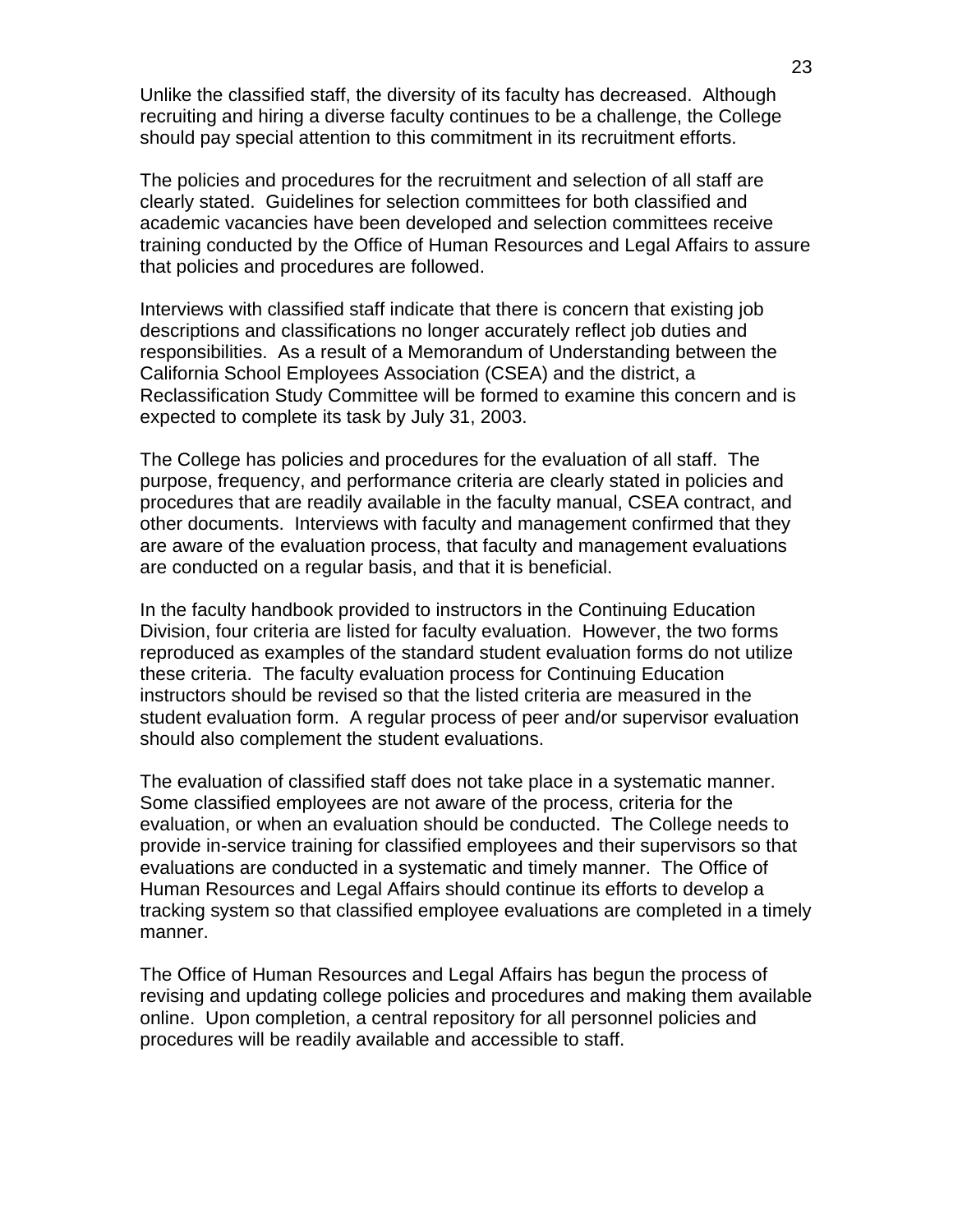# **Conclusions**

Santa Barbara City College is to be commended for its vision of a Model Community College. As it embarks on implementing this vision, it needs to examine how classified staff are to participate in a meaningful way. It should consider a program to provide training to classified staff who are interested in participating so that they understand their role in the process and their responsibility for communicating information back to their constituent group.

Because of the high cost of housing in Santa Barbara, the College is aware that recruiting a well-qualified and diverse faculty and staff to become integral members of the community will be a challenge.

The College is to be commended for its commitment to developing its faculty and staff so that they will be equipped to meet the changing needs and direction of the College. Its challenge will be to find ways to provide the needed resources to sustain this level of staff development.

The 2002-2005 College Plan includes goals and objectives that specifically address the recruitment of staff and the necessity for continued staff development.

# **Recommendation**

In order to increase effectiveness, the team recommends that classified employees and their supervisors receive training in the policies, procedures, and criteria for classified staff evaluation so that classified evaluations are conducted in a more systematic and timely manner. (Standard 7.B.1).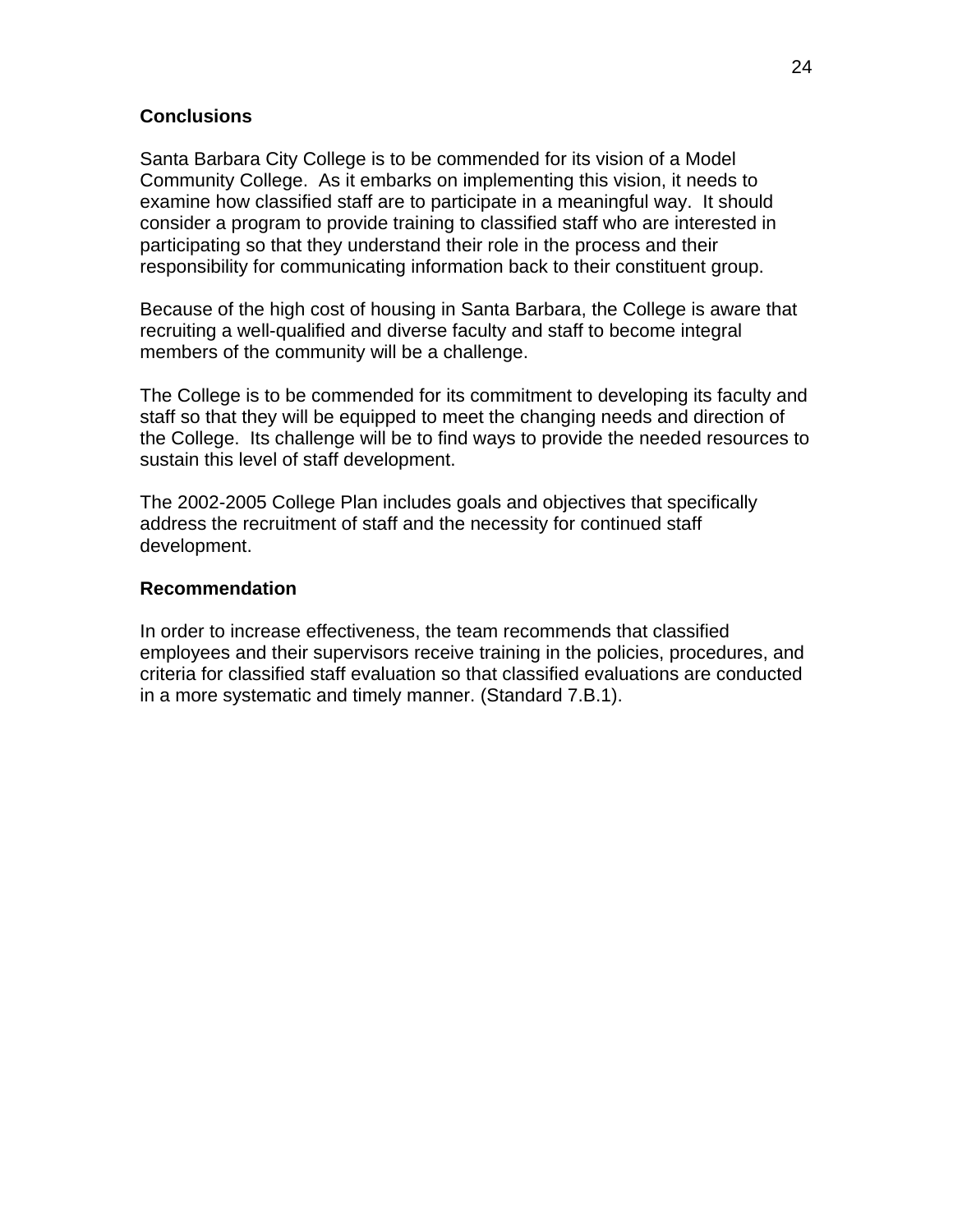# **STANDARD 8 PHYSICAL RESOURCES**

### **Response to Previous Recommendation**

The previous team made no recommendation for this standard.

### **Observations**

Santa Barbara City College (SBCC) is located on a 74 acre site with 25 permanent buildings (containing 932 rooms) on a coastal plain overlooking the Pacific Ocean. The campus facilities represent an aesthetically pleasing environment with numerous outdoor seating configurations for staff/students, courtyards, and open spaces. The College has a variety of vegetation and grass with walkways traversing the campus.

The College has also taken the initiative to develop off-campus facilities to meet the needs of the residents throughout the large geographical region. Santa Barbara City College primarily offers Continuing Education programs at two main centers in the community -- the Wake Center in Goleta (approximately ten miles from the main campus) and the Alice Schott Center in downtown Santa Barbara (approximately one mile from the main campus). The 7.3 acre Wake Center has ten buildings with 47 rooms. The 3.3 acre Schott Center has ten buildings with 73 rooms. Although both centers are older and in need of renovation, these offcampus sites benefit from custodial services as well as other maintenance assistance from personnel coordinated from the main campus.

The self-study accurately describes the older main campus that was built in 1909. Over time, existing buildings have been expanded and remodeled to address enrollment growth and campus needs. In 1999, the College placed a local facilities bond measure on the ballot that did not garner the required votes to pass. The College's Long Range Redevelopment Plan was completed in April 2000. The plan addresses construction of new facilities, interior remodels, replacement of temporary structures with permanent buildings, and the need for a new parking structure. Implementation plans for additional campus modifications include sensitivity to the environment via habitat considerations, Coastal Commission requirements, recycling/waste management efforts, archaeological sensitivity issues, and traffic patterns/implications.

The College has submitted several major capital outlay projects including a \$20 million high tech School of Media Arts facility as well as other general classroom buildings to the California Community College Chancellor's Office for approved funding. College officials are hopeful that potential funding from the November 2002 statewide facilities bond measure (Proposition 47) will allow Santa Barbara City College to begin construction of these critical new facilities. Santa Barbara City College has leveraged deferred maintenance funds from the State to add new chillers (HVAC) on buildings, provide additional fire alarms around campus, and install boilers.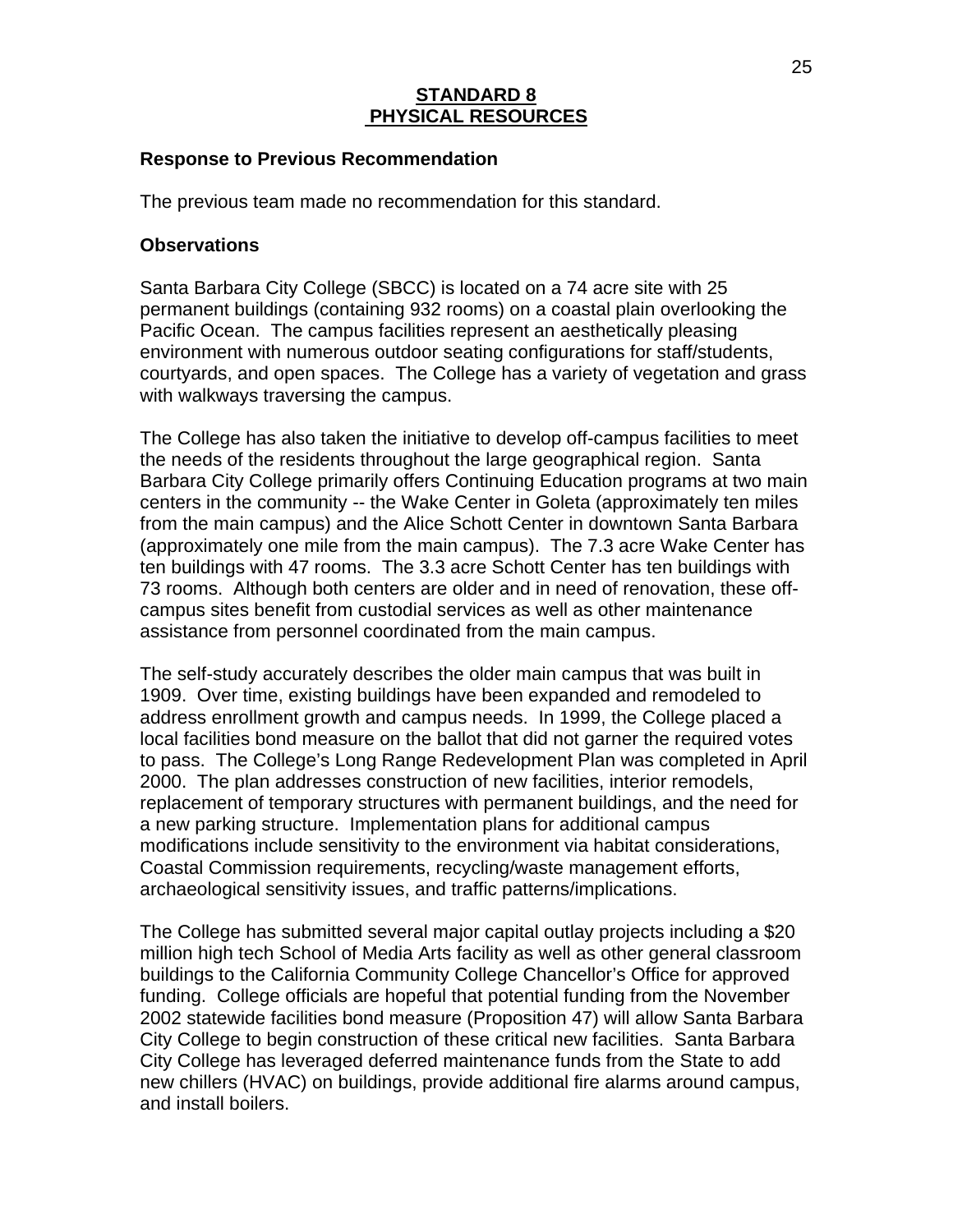A transportation survey was conducted in March 1999 that involved surveying the student body as well as faculty and staff. The results of this feedback indicated that 9% of students use transit, 2% bike, 6% walk, 20% rideshare, and the remaining 63% drive in private vehicles. Santa Barbara City College students are required to purchase a Metropolitan Transit District bus pass at registration (\$15 transportation fee). The College has over 200 student carpool spaces that are fully utilized during peak times. The results of the faculty and staff transportation survey also indicated that 2% of faculty use transit, 3% bike, 3% walk, 6% rideshare, and 86% drive private vehicles. The College also reserves carpool spaces for faculty and staff. These spaces are fully utilized during peak periods.

Parking at Santa Barbara City College is provided in five lots on campus and three lots off campus (Pershing Parking and Leadbetter Beach Lots). The off campus lots are available to Santa Barbara City College students and employees via joint use agreements that have been established between the College and the City of Santa Barbara. There are a total of 2,496 parking spaces on campus with a potential shortfall of 630 spaces forecast at the ten year build-out (by 2010). Student parking permits cost \$30 per semester for day/evening usage and \$15 per semester for evening only. College employees are not charged for parking permits. The College has and continues to extensively review parking alternatives to address the issue of limited parking stalls on the campus and to meet student and staff needs. Some of the options include the possibility of paving some under utilized portions of land on the campus, adding a second parking deck to the existing parking structure, and pursuing a subterranean parking facility with other housing or classroom facilities above.

The Vice President of Business Services in particular has been extremely proactive and dedicated an enormous amount of time and energy to the issue of mitigating parking concerns and seeking a variety of solutions to this on-going campus challenge. He consistently meets with local agencies and key community groups to seek their input and explore alternatives for alleviating the campus parking limitations. Although all Santa Barbara City College students are required to purchase a bus pass funded through their semester transportation fee, all full-time employees are provided with bus passes at no cost. In addition, the College purchases annual harbor permits as an option for faculty and staff members who are willing to park their vehicles off campus at local parking lots. Carpooling is another method of reducing traffic congestion that has been strongly supported by the vice president. Special parking stalls have been reserved for student and staff carpoolers and funds have been dedicated to monitoring these parking areas in order to ensure that vehicles parking in those stalls are in fact carpoolers. These efforts along with other initiatives have focused on reducing traffic congestion on campus and encouraging others to consider alternate means of transportation to the campus.

With the recent addition of the Assistant Director of Facilities (March 2002), the College's Facilities and Operations Office has been able to distribute workload in order to better address the multiple needs of the campus. There appears to be many demands on the custodial, maintenance, and grounds staff members.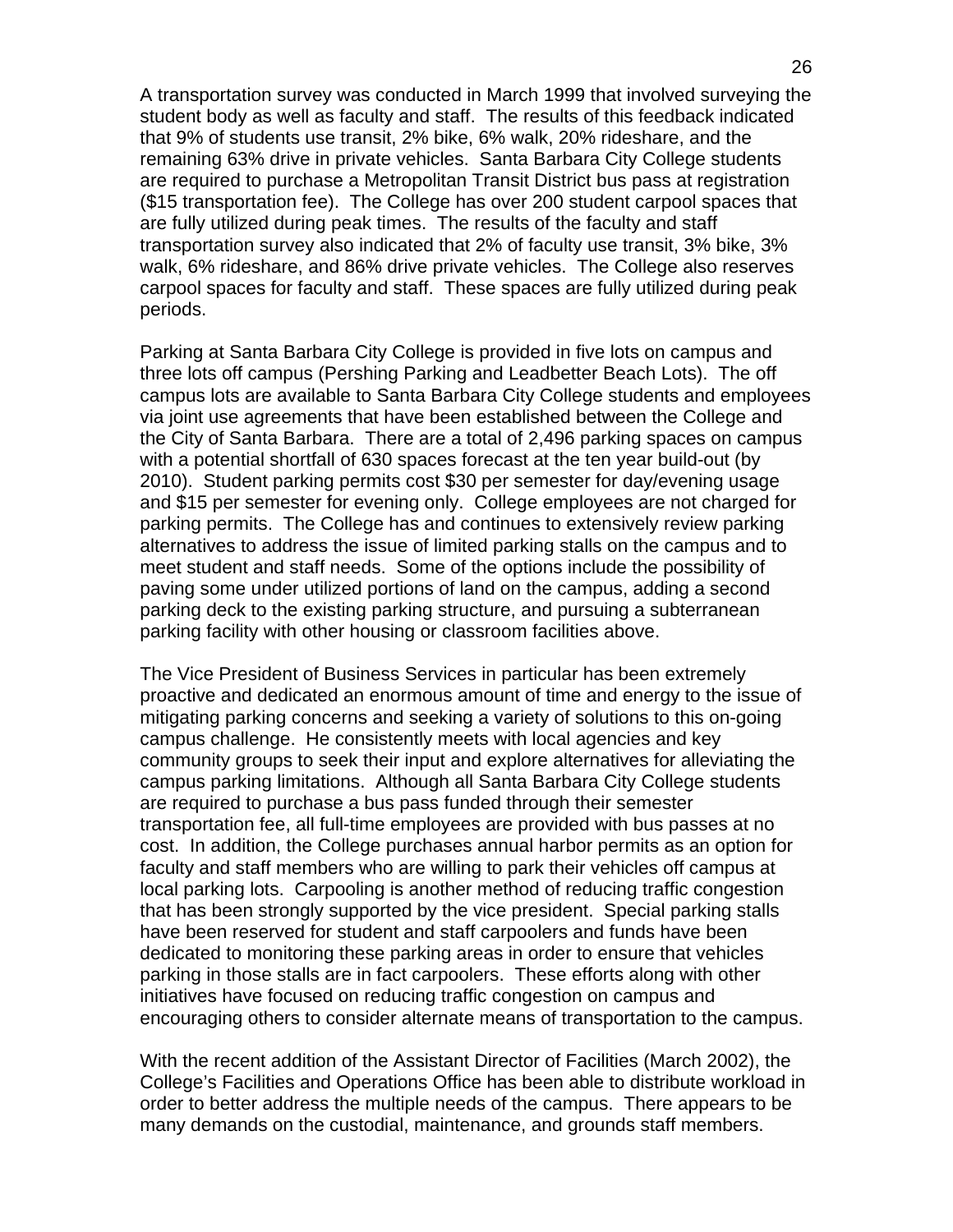While these units have documented the need for additional staff members, the College must determine how these personnel needs fit into the priorities for funding. The Facilities and Operations Office also recognizes that Santa Barbara City College is located in an environmentally conscious community that places priority on aesthetic and conservation issues. The College makes a conscientious effort to work collaboratively with neighbors, city officials, county representatives, harbor commission contacts, and the Coastal Commission members. The Facilities and Operations staff meets frequently with a local ecology coalition to discuss and investigate environmentally friendly options for the campus including an integrated pest management program, a waste management plan, habitat sensitivity, etc. Facilities staff members are also exploring cogeneration options for energy and dual backup systems to better maintain heating/air conditioning usage as well as computer monitoring capabilities to assure that these energy services continue uninterrupted.

Additional campus lighting was recently installed on the east side of the campus to provide better illumination to this older portion of the campus. Overall, campus lighting at night appears to be adequate. Santa Barbara City College needs to continue to maintain lighting upgrades on the main campus as well as at the off campus centers (Wake and Schott Centers).

Santa Barbara City College has been very conscientious about identifying barriers to access and addressing these needs through the installation of automatic door mechanisms, widening of hallways, lowering of desks/counters, and providing ergonomic furniture for students and employees. In fact, the ergonomic furniture is logged and inventoried throughout the year to ensure that ample accommodations are available where needed. The Disabled Student Programs and Services (DSPS) Office has special ergonomic furniture request forms that are reviewed and submitted to the Facilities and Operations Office for processing. The DSPS office works collaboratively with the Facilities and Operations Office as well as the Campus Security Office in order to address the access needs of all disabled students.

The Campus Security Office staff members focus their efforts on ensuring a safe environment on campus while welcoming students, staff, faculty, and community members to this picturesque setting. An escort service is available to students, staff, and faculty day or night. To assist with the College's emphasis on alternative methods of traveling to campus, the Campus Security Office transports students and staff between the local bus stops and train station to the campus. In addition, the Director of Security provides campus staff members with training sessions related to dealing effectively with threatening behavior. These sessions boost staff preparation and confidence levels when dealing with students or visitors who may occasionally become agitated. All campus security staff members also complete a 20-hour training academy focusing on first aid, safety issues, and public relations responsibilities that is facilitated by the Director of Security. This training occurs upon their employment. Emergency telephones are located throughout the campus (main campus entrance on the east side, the upper and lower levels of La Playa Stadium, the Student Services Building, the Campus Center, the Administration Building, the Garvin Theatre,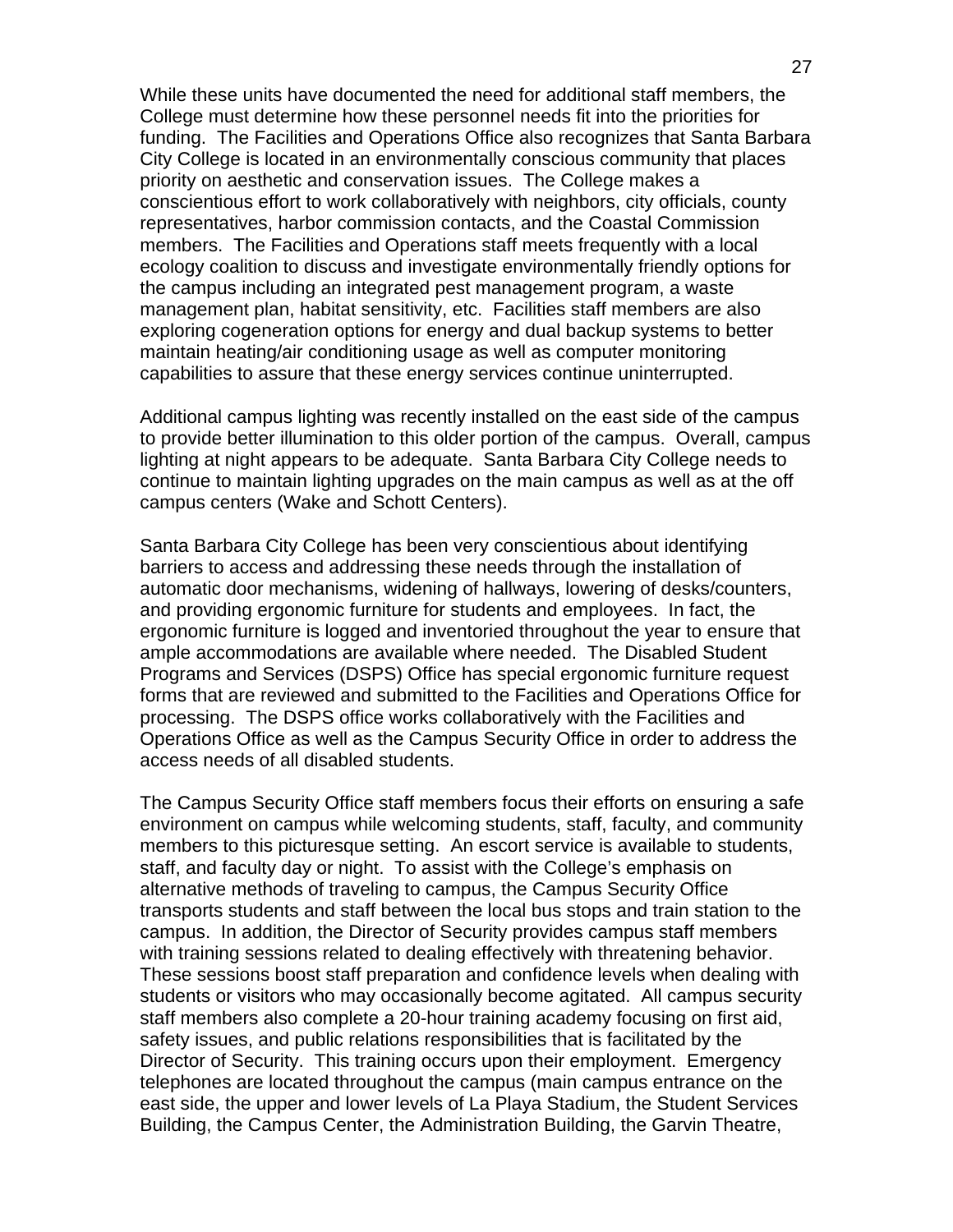the west end of the campus bridge, and on the first and third levels of the parking structure) in easily identifiable locations. Finally, the Campus Security staff members coordinate the tram service specifically for disabled student transportation around the campus. On many occasions, the Campus Security staff members exhibit additional customer service by assisting other students on campus with temporary disabilities who can benefit from the tram service.

# **Conclusions**

The team concludes that Santa Barbara City College meets the requirements of Standard Eight. Santa Barbara City College is commended for recognizing the importance of attractive surroundings and the impact on staff morale, student learning, and community pride. The College places a high priority on maintaining an aesthetically pleasing campus where students, staff, and faculty can meet, study, and gather in a variety of courtyards and exterior seating areas. On the weekends, community members of all ages enjoy the beauty of Santa Barbara City College's grounds that provides a park-like setting for neighbors to enjoy.

College staff members are also focused on pursuing a proactive approach to mitigating parking concerns and seeking a variety of solutions to this on-going campus challenge. They also place an emphasis on working collaboratively with local ecology coalitions to discuss and investigate environmentally friendly solutions for the campus and the community (such as an integrated pest management program, a waste management plan, habitat sensitivity) that benefit the College as well as the community.

### **Recommendation**

The team makes no recommendation for this standard.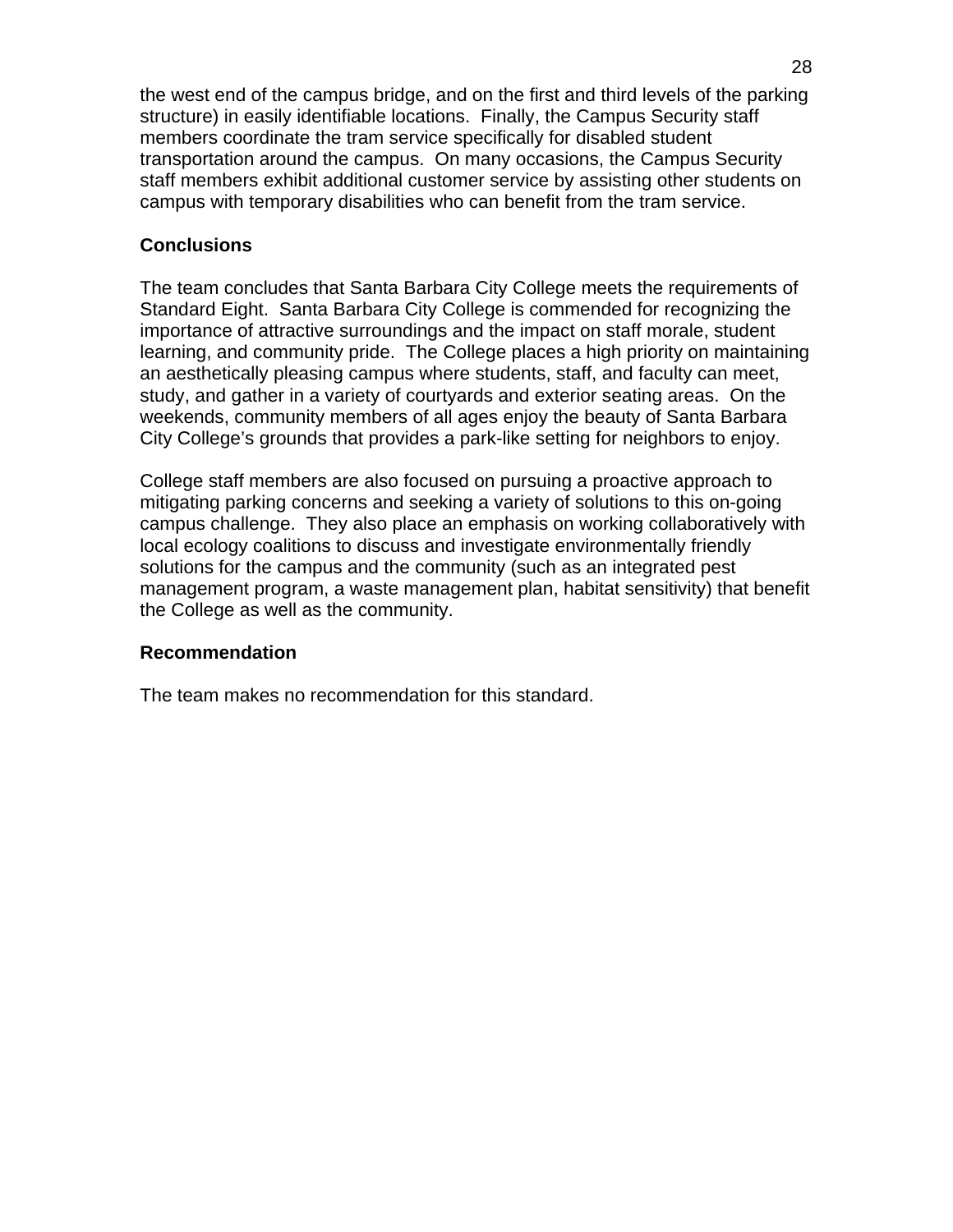# **STANDARD 9 FINANCIAL RESOURCES**

### **Response to Previous Recommendation**

*Past recommendation: While the College proceeds with Project Redesign, existing budget procedures need to be maintained. As a new resource acquisition and resource allocation budgeting process is developed, the entire campus community must be engaged and involved.*

Based on the response from the 1999 midterm report and the College's response in the 2002 self-study, the College has developed a process to link new resources to its budgeting procedures. This process requires that funding requests support the attainment of goals and objectives in the College Plan. These requests for resources that include strategies for achievement of College Plan goals are submitted to the College Planning Council (CPC) for review and ranking. CPC recommendations are submitted to the college president and then to the Board of Trustees for approval. In addition, draft annual baseline budget allocations are provided to the departments, division chairs and deans to review and make adjustments as necessary. These budget allocations are then routed through the CPC, the College President and then to the Board of Trustees for approval. The new Vice President for Business Services provides budget presentations to the Academic Senate, Academic Senate Resource and Planning Committee, and CPC to promote greater understanding of budget allocations, decisions and their consequences. Also, a master calendar for planning and budgeting is reviewed and updated annually utilizing this same review and approval process. The master calendar is used to keep all constituencies well informed of major planning and budgeting activities and timelines. All of these processes were developed and approved by the CPC, a college-wide committee responsible for participating in the development of the budget, making recommendations to the president on the allocation of college resources, and serving as the advisory group to the president on fiscal/planning matters. Its membership represents all campus governance constituencies. This process allows administrators, faculty and support staff appropriate opportunities to participate in the development of financial plans and budgets. In addition, guidelines and processes for financial planning and budget development are clearly defined, scheduled on the master calendar and followed by the College.

#### **Observations**

Santa Barbara City College has adequate levels of financial resources to achieve, maintain and enhance its programs and services. The College's financial planning efforts are strongly tied to the College Plan. Specifically, the current process for base budget allocations for the departments and requests of new funding, such as Partnership for Excellence funds, requires that funding requests support the goals and objectives in the College Plan. These requests for resources must include strategies for the achievement of College Plan goals and are submitted to the College Planning Council (CPC) for review and ranking.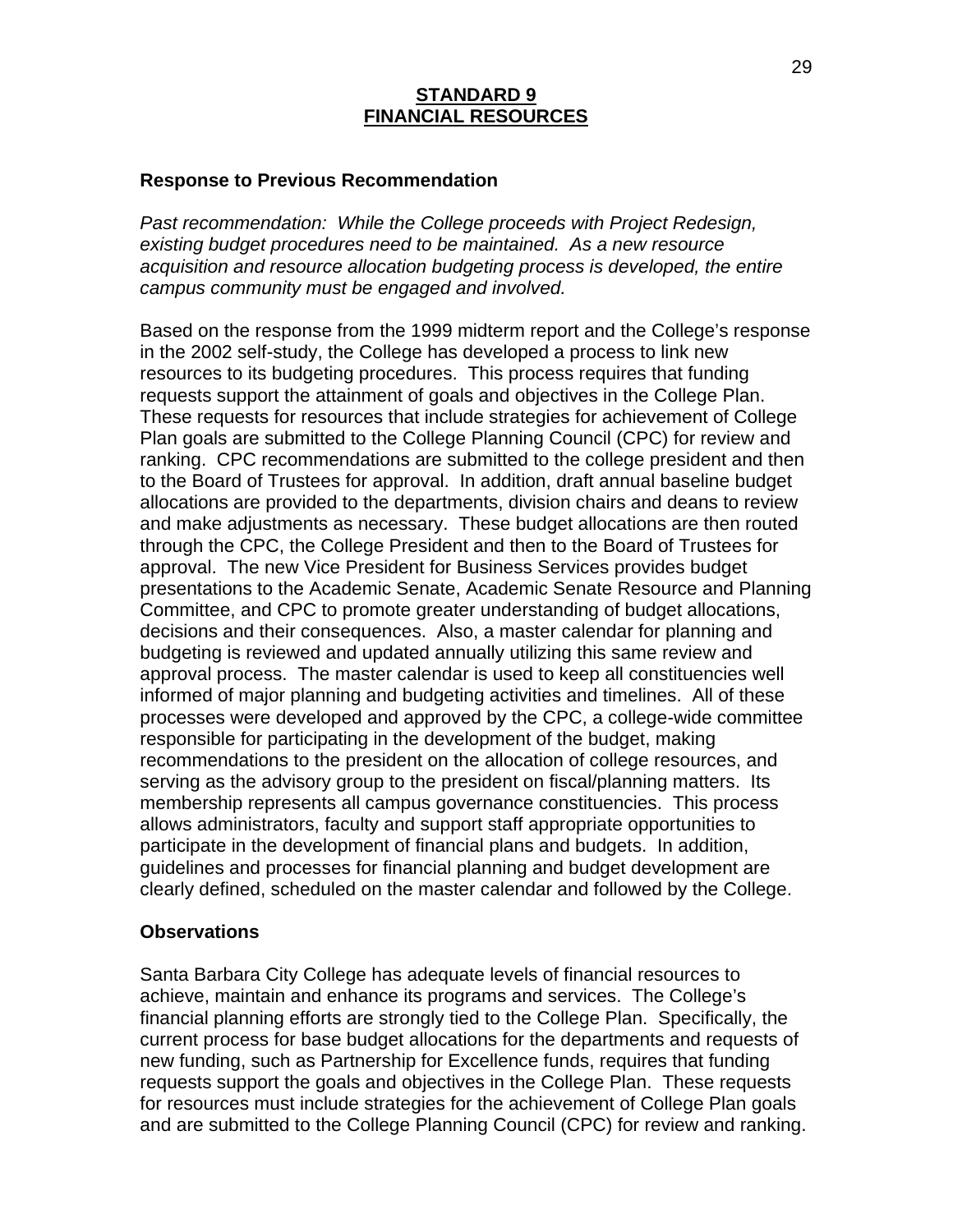CPC recommendations are submitted to the president and then to the Board of Trustees for approval. Also at the core of its financial planning efforts is the focus on the College's mission. This mission includes five key components: 1) transfer education; 2) occupational and vocational programs; 3) skills essential for academic success; 4) economic development; and 5) lifelong continuing education. The team's review of adopted college budgets, fund balance information, quarterly and annual financial status reports for the last several years, and interviews with the Vice President of Business Services and Accounting Department Controller, confirm the ample levels of financial resources available and utilized by the College.

The annual and long-range financial planning at Santa Barbara City College reflects realistic assessments of available resources and expenditure requirements. The College utilizes various sources of information, including its Office of Institutional Assessment, Research and Planning, the District Office, and other projections such as expected FTES, international and non-resident student fees, anticipated increase in energy costs, hazardous material handling costs, labor agreements, COLA augmentations, required growth positions, and other data to formulate the annual and long range financial requirements. Annual adopted budgets approved by the Board include information covering all these realistic assessments of expected resources and projected expenditure requirements.

Similarly, annual and long-range capital plans support educational objectives and relate to the plans for physical facilities as evidenced by the Santa Barbara City College Long Range Development Plan updated in April 2000, and the 2003-07 Five Year Facility Construction Plan. To provide adequate funding for the maintenance of existing facilities, as well as to fund additions and modifications, the Board of Trustees adopted Resolution No. 2 (1991-92). This policy states that any district general fund year-end balances be first considered for placement in the construction reserve fund for use in the deferred maintenance and enhancement program. Utilizing this guideline, from FY 1997 to FY 2002, over \$18 million has been transferred from the general fund to the construction and rehabilitation fund. Another long-range capital planning and funding policy was adopted by the Board of Trustees as Resolution No. 3 (1991-92). This policy states that any amount of lottery income not allocated for salaries will be used primarily for systematic and timely replacement of the district's equipment inventory. In line with this policy, over \$17 million has been transferred from the lottery fund to the equipment replacement fund over the last six years. The College's goal of replacing technical equipment every three years for desktop computers and servers is commendable and reflects the institution's commitment to maintain a modern learning and workplace environment for its students and employees.

The financial management system has appropriate control mechanisms and provides dependable and timely information for sound financial decision-making. Financial documents reflect appropriate allocation and expenditures to support institutional services and programs. Effective oversight of finances, including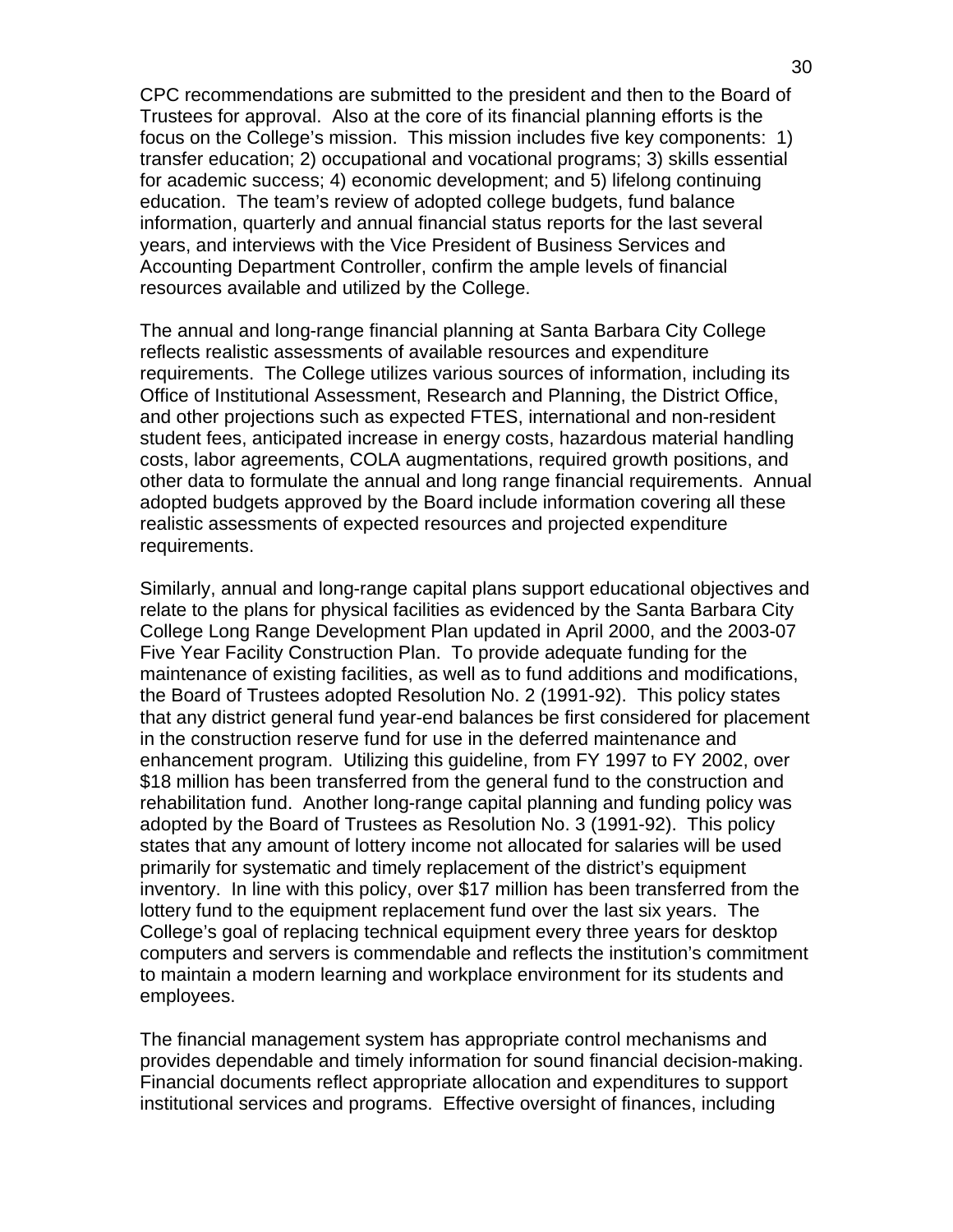financial aid, externally funded programs, auxiliary organizations and other accounts are properly managed.

Santa Barbara City College utilizes the Oracle Financial Management System which was installed approximately four years ago as part of the expected Oracle ERP that will include a student information system as well as the implemented human resources systems. As the current installation of the Oracle Financial Management System is not operating at optimal levels to meet all governmental accounting requirements, the College has utilized other means such as Data Warehouse and Discoverer to provide current financial information on a web accessible, easily understandable information format for the use of all financial managers. Quarterly reports are generated by the Business Services Office using these capabilities and are provided to the CPC, Board of Trustees, vice presidents, Academic Senate, Fiscal Committee of the Board and any other interested parties to provide accurate budget monitoring at all appropriate levels.

The Foundation for Santa Barbara City College, a not-for-profit organization, was formed in 1976 for the purpose of encouraging voluntary private gifts, trusts and bequests. The Foundation provides financial support for various college-related programs including student scholarships and awards, general department and program support, equipment purchases and capital improvements, and faculty research and teaching activities. The Foundation is commended for its exemplary success and outstanding commitment to the College through its fundraising and donor support activities that provide an average of \$5.6 million of additional resources each year. It is widely recognized as one of the most effective community college fundraising organizations in California. According to its executive director, its success and effectiveness is credited to a "team effort" approach with a strong commitment from the College president, quality faculty and programs, emphasis on major gifts, community outreach and donor cultivation efforts, and a wise, generous and hard working Foundation Board. Interviews with the Foundation Executive Director and Finance Manager, and audited financial reports confirm the Foundation's support, success and consistent tie to the mission and goals of the College, and that all activities are conducted with integrity.

Santa Barbara City College regularly evaluates its financial management systems as provided by the recent hiring of a new business process manager who possesses strong technological and CPA accounting skills. A Business Services Technology Plan for FY 2002-04 was adopted in November 2001 and defines priority projects to improve financial management capabilities. An annual business services satisfaction survey has been utilized for the past two years to gather useful information to implement necessary improvements to the financial management system, as well as other business services. Feedback on the survey results is provided to the College community and efforts for improvements are made to address concerns.

Santa Barbara City College clearly identifies and plans for future financial obligations with designated fund balances established each year. Designated reserves have been established for the health and welfare and energy cost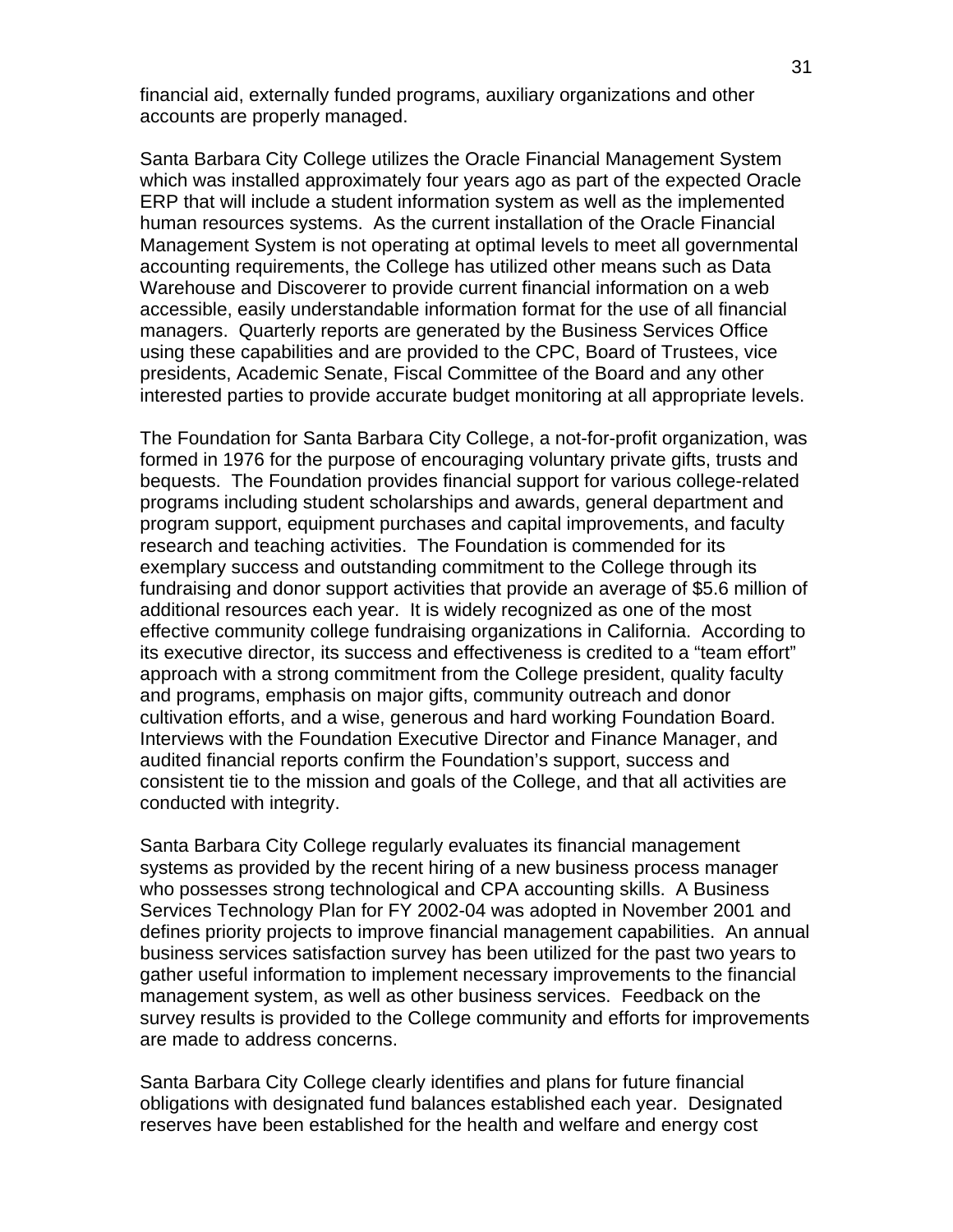increases. In addition, fund balances from transferred lottery revenues support the future obligations of the equipment fund, and similar reserves are provided for the construction and rehabilitation fund. The College maintains a separate self-insurance fund that currently has a \$1.3 million balance to meet risk management contingencies not covered by insurance. Appropriate risk management policies are developed and updated for loss control, risk analysis, safety training and claims handling with the aid of joint powers authorities and a risk management association. The College has sufficient fund balances and maintains a stable cash flow. The last of the bond dept was paid off in 1998. Finally, as required by the Board of Trustees, a 5% general fund reserve for contingencies is maintained.

One concern is the heavy reliance on the College Planning Council (CPC) as representative of the campus constituency, since it appears weighted with campus administrators, in numbers and possible influence. As the CPC is enlarging its membership, this change may improve the balance of actual representation of all college groups, especially the classified employee group.

Another concern is the reliance on the College Plan to guide budget planning and execution. A few of the cited goals and strategies cross-referenced to the accreditation standards appear general and all-encompassing and may be too broad to effectively guide priority budget planning. It also illustrates a problem with the experimental self-study approach. Without the traditional planning agenda of a normal self-study, it is difficult to assess that the standard is met simply by referencing portions of the College Plan.

### **Conclusions**

Based on the supporting documents and balance sheets, budget and fiscal reports, financial plans and adopted policies, meetings of the College committees and interviews with several key College and Foundation individuals, it is evident that Santa Barbara City College meets all standards in this area.

#### **Recommendations**

See recommendation in Standard 5.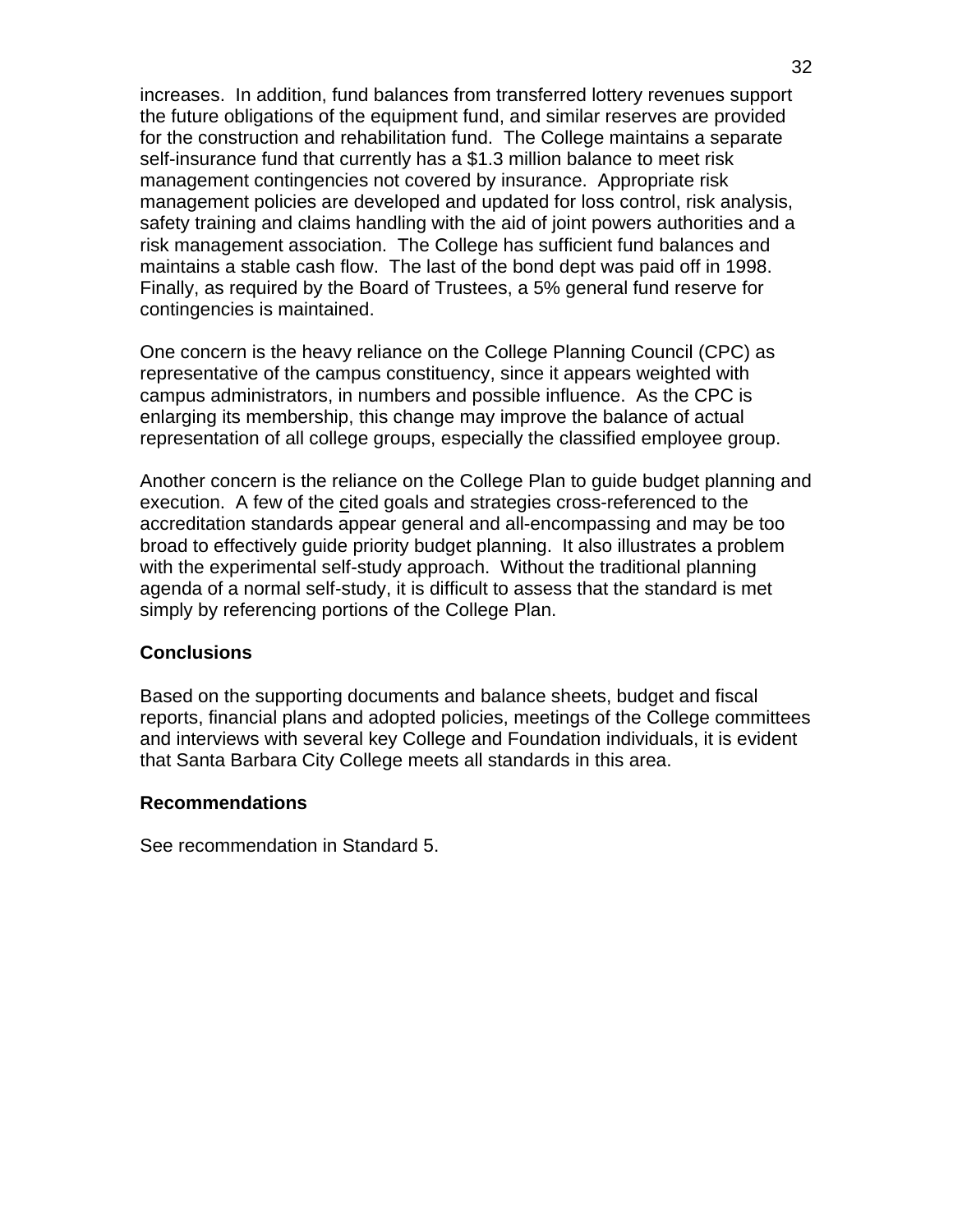# **STANDARD 10 GOVERNANCE AND ADMINISTRATION**

## **Response to Previous Recommendation**

*Past recommendation: The team recommends that Santa Barbara City College reexamine the support staff's involvement in committee membership so that they feel that they have a voice in the decision-making process at the College.*

The self-study states that the College supports participation of classified council members and classified staff on the College Planning Council and other committees. It indicates that classified staff serves on the Planning and Resource Committee of the Academic Senate and the Personnel Benefits Committee. The study also refers to a California law that gives the classified union the prerogative to appoint classified staff to various campus committees.

The self-study doesn't explain the role of these committees and provides no indication that participation on these committees provides a voice or input in the campus decision-making processes. In addition, there is no indication that the classified union has made committee appointments.

### **Observations**

There continues to be a concern regarding the role of classified staff in campus governance and decision-making. Although there is a board policy that provides staff with the opportunity to participate in formulating district and college policies that have an impact on staff, there is limited evidence indicating that staff participates effectively in college governance. In contrast, with policies that support their involvement, faculty and students have visible, well-defined roles as active participants on governance committees and in college decision-making processes.

A number of factors contribute to the limited presence of classified staff. There is a history of friction and disagreement among classified staff regarding the role of classified council and the classified union CSEA as the governance representative for classified staff. CSEA has the authority to make governance committee appointments. Santa Barbara City College classified staff have agreed to accept this authority and are working with CSEA to appoint their committee representatives. In addition to these disputes, classified staff have been uncertain regarding when, how and under what circumstances they can participate in governance processes. Their communication systems are poor. Their lack of organization contributes to their exclusion and their ineffective participation in campus processes.

One of Santa Barbara City College's core values is to foster faculty and staff collaboration and collegiality. Inclusion of the Academic Senate President as an active member of the Dean's Council and the participation of the Executive Vice President on the Academic Senate is an innovative example of collaboration and